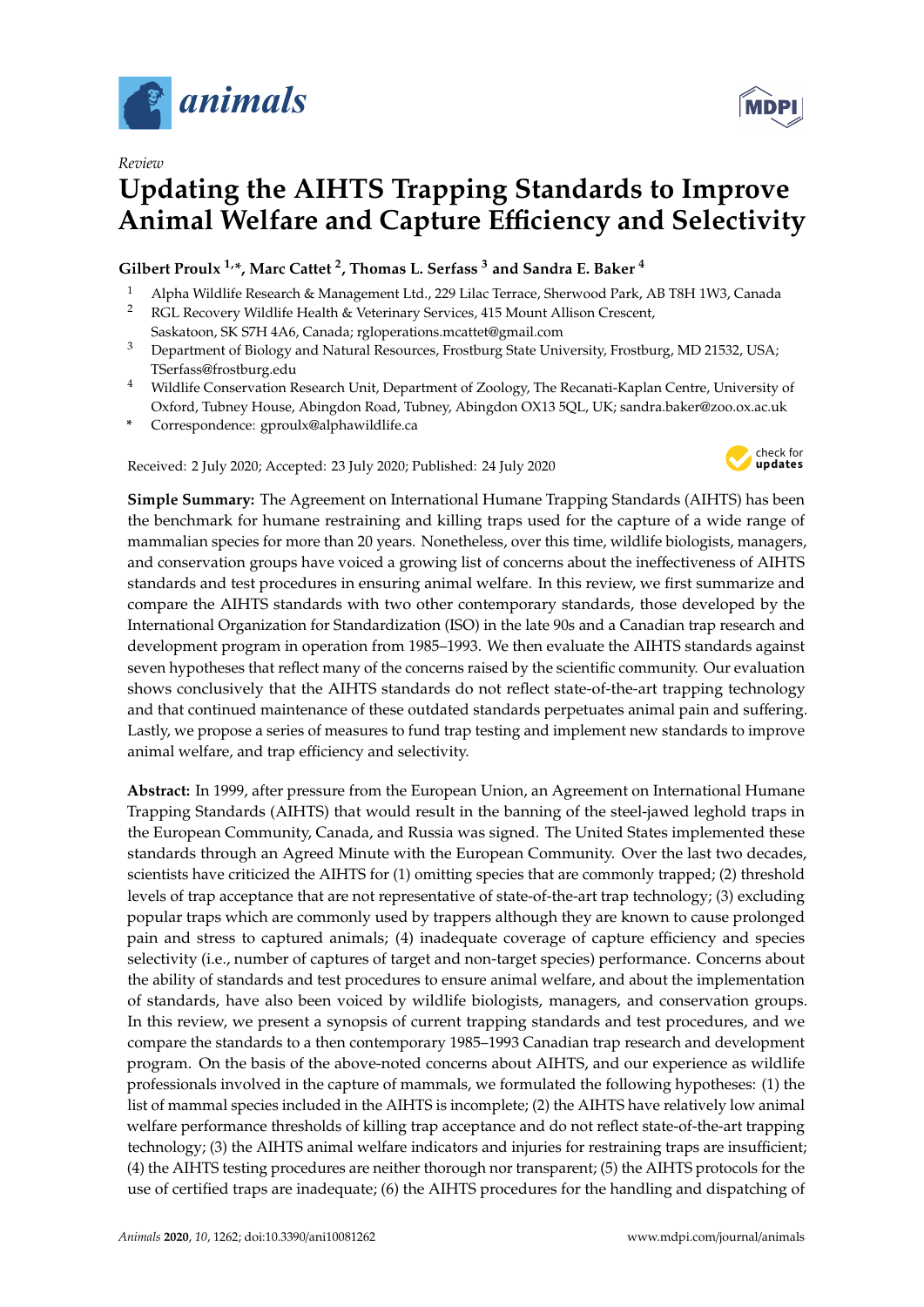animals are nonexistent; (7) the AIHTS criteria to assess trap capture efficiency and species selectivity are inappropriate. We conclude that the AIHTS do not reflect state-of-the-art trapping technology, and assessment protocols need to be updated to include trap components and sets, animal handling and dispatching, and trap visit intervals. The list of traps and species included in the standards should be updated. Finally, the concepts of capture efficiency and trap selectivity should be developed and included in the standards. Based on our review, it is clear that mammal trapping standards need to be revisited to implement state-of-the-art trapping technology and improve capture efficiency and species selectivity. We believe that a committee of international professionals consisting of wildlife biologists and veterinarians with extensive experience in the capture of mammals and animal welfare could produce new standards within 1–2 years. We propose a series of measures to fund trap testing and implement new standards.

**Keywords:** AIHTS; animal welfare; capture efficiency; capture selectivity; humaneness; international trapping standards; International Organization for Standardization (ISO); mammals; trapping; wildlife management

#### **1. Introduction**

In 1987, the International Organization for Standardization (ISO), through Technical Committee 191, began to develop humane mammal trapping standards [\[1\]](#page-19-0). The objective of the committee was to recommend scientifically measurable species-specific animal welfare (humane) thresholds that reflected state-of-the-art (i.e., the latest and most sophisticated or advanced stage of a technology) trapping systems internationally [\[2\]](#page-19-1).

In 1991, because no international humane trapping standards were yet available, the Council of the European Union (EU–political and economic union formerly established in 1993 from the incorporation of the European Communities; it encompasses 27 member states, but the United Kingdom left the European Union in January 2020) adopted the "Leghold Trap" Regulation 3254/91. This regulation prohibited (a) the use of leghold traps in the European community and (b) the introduction into the European community of pelts and manufactured goods from countries that capture animals by using leghold traps or trapping methods that do not meet international humane trapping standards [\[3\]](#page-19-2), which, at the time, still needed to be developed and approved.

In 1995, under pressure from the EU, negotiations began toward an Agreement on International Humane Trapping Standards (AIHTS) that would result in the banning of steel-jawed leghold traps in the territories of signatory countries [\[2\]](#page-19-1). This agreement was signed by the European Community, Canada, and Russia in 1997 [\[3\]](#page-19-2). The United States of America implemented humane trapping standards through an Agreed Minute with the European Community, which virtually replicated the AIHTS text [\[4](#page-19-3)[,5\]](#page-19-4). According to the AIHTS and the Agreed Minute, restraining and killing traps used for the capture of members of certain mammalian species, traded among the parties for their fur, should be certified in accordance with a set of standards contained in the AIHTS [\[3](#page-19-2)[,4\]](#page-19-3).

The AIHTS is a binding agreement that has a direct impact on fur trading between the signatory parties [\[3\]](#page-19-2). In these countries, the AIHTS identifies certified traps to address animal welfare concerns associated with trapping. Although the AIHTS adapted some of the ISO testing procedures [\[6](#page-19-5)[,7\]](#page-19-6) to develop their own standards, the ISO standards have no legal values or enforcement capabilities. The use of ISO standards is voluntary and has no impact on the trade of goods or the legitimacy of traps used to capture mammals.

The AIHTS standards are now more than 20 years old. Over this time, scientists have criticized these AIHTS for (1) omitting species that are commonly trapped [\[8\]](#page-19-7); (2) threshold levels of acceptance that are not representative of state-of-the-art trap technology [\[9](#page-19-8)[,10\]](#page-19-9); (3) excluding commonly used traps which are known to cause prolonged pain and stress to captured animals [\[11](#page-20-0)[,12\]](#page-20-1); (4) inadequate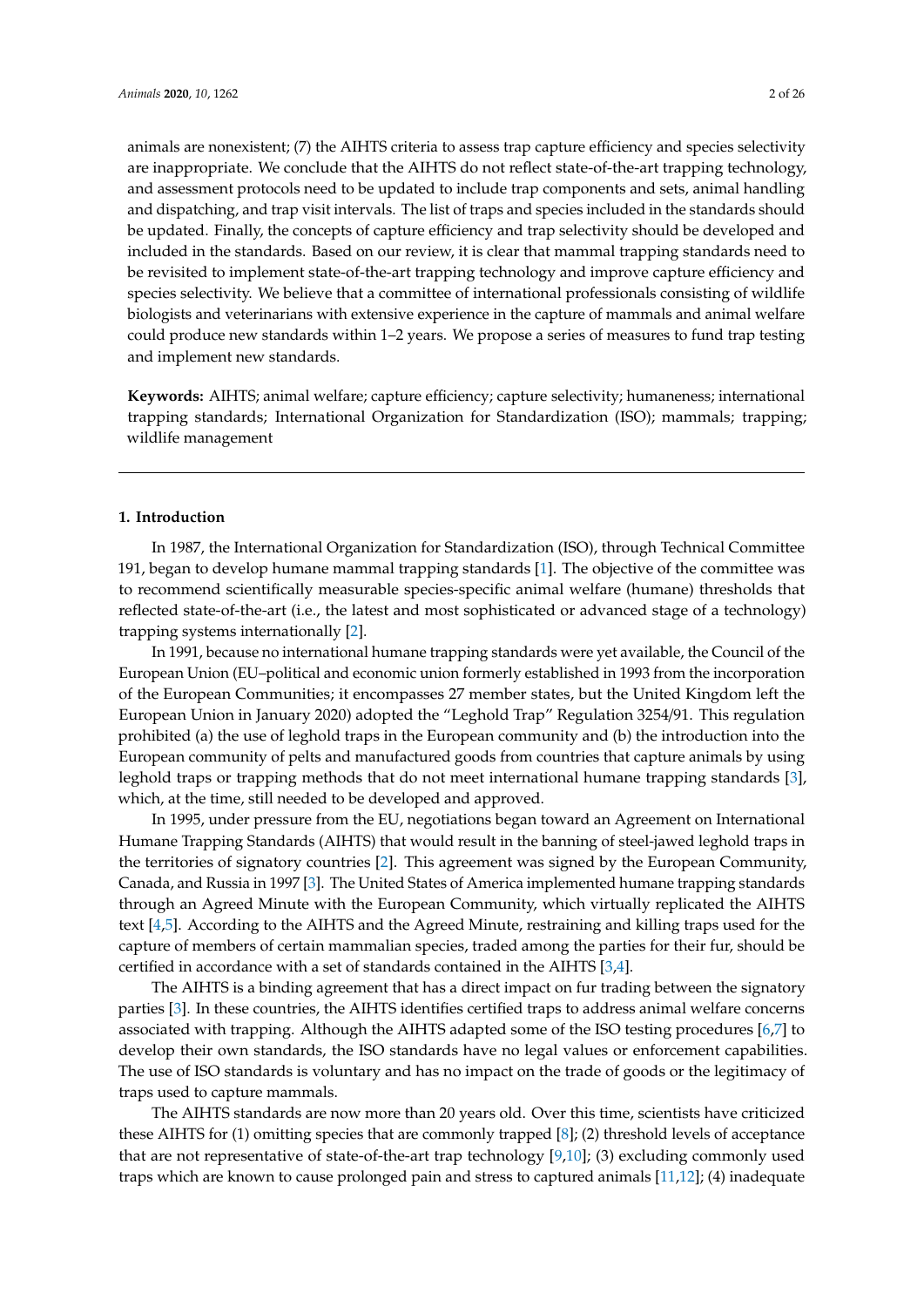guidelines to assess capture efficiency and species selectivity (i.e., number of captures of target and non-target species) performance [\[13\]](#page-20-2). Concerns have been voiced by wildlife biologists, managers, and conservation groups about the ineffectiveness of standards and test procedures in ensuring animal welfare [\[14\]](#page-20-3) and in implementing standards [\[12,](#page-20-1)[15](#page-20-4)[,16\]](#page-20-5). Refinement of the international trapping standards is required to ensure that they generate desirable outcomes for animal welfare and do not preclude the development of improved methods [\[17\]](#page-20-6).

Considering the growing concerns of the public and the scientific community about the welfare of wildlife [\[18–](#page-20-7)[20\]](#page-20-8), we believe that the time has come to review trapping standards, which are now outdated from both a scientific [\[9,](#page-19-8)[10\]](#page-19-9) and societal [\[21](#page-20-9)[,22\]](#page-20-10) point of view. On the basis of the above-noted concerns about AIHTS, and our experience as wildlife professionals involved in the capture of mammals, we formulated the following hypotheses: (1) the list of mammal species included in the AIHTS is incomplete; (2) the AIHTS have relatively low animal welfare performance thresholds of killing trap acceptance and do not reflect state-of-the-art trapping technology; (3) the AIHTS animal welfare indicators and injuries for restraining traps are insufficient; (4) the AIHTS testing procedures are neither thorough nor transparent; (5) the AIHTS protocols for the use of certified traps are inadequate; (6) the AIHTS procedures for the handling and dispatching of animals are nonexistent; (7) the AIHTS criteria to assess trap capture efficiency and species selectivity are inappropriate.

## **2. A Synopsis of Trapping Standards**

We summarized the ISO standards [\[6](#page-19-5)[,7\]](#page-19-6) and the AIHTS [\[3\]](#page-19-2) in Table [1](#page-5-0) in order to provide the context for our subsequent review of issues and concerns. In order to understand our discussion of trap testing protocols included in standards, we briefly describe testing procedures below [\[10\]](#page-19-9).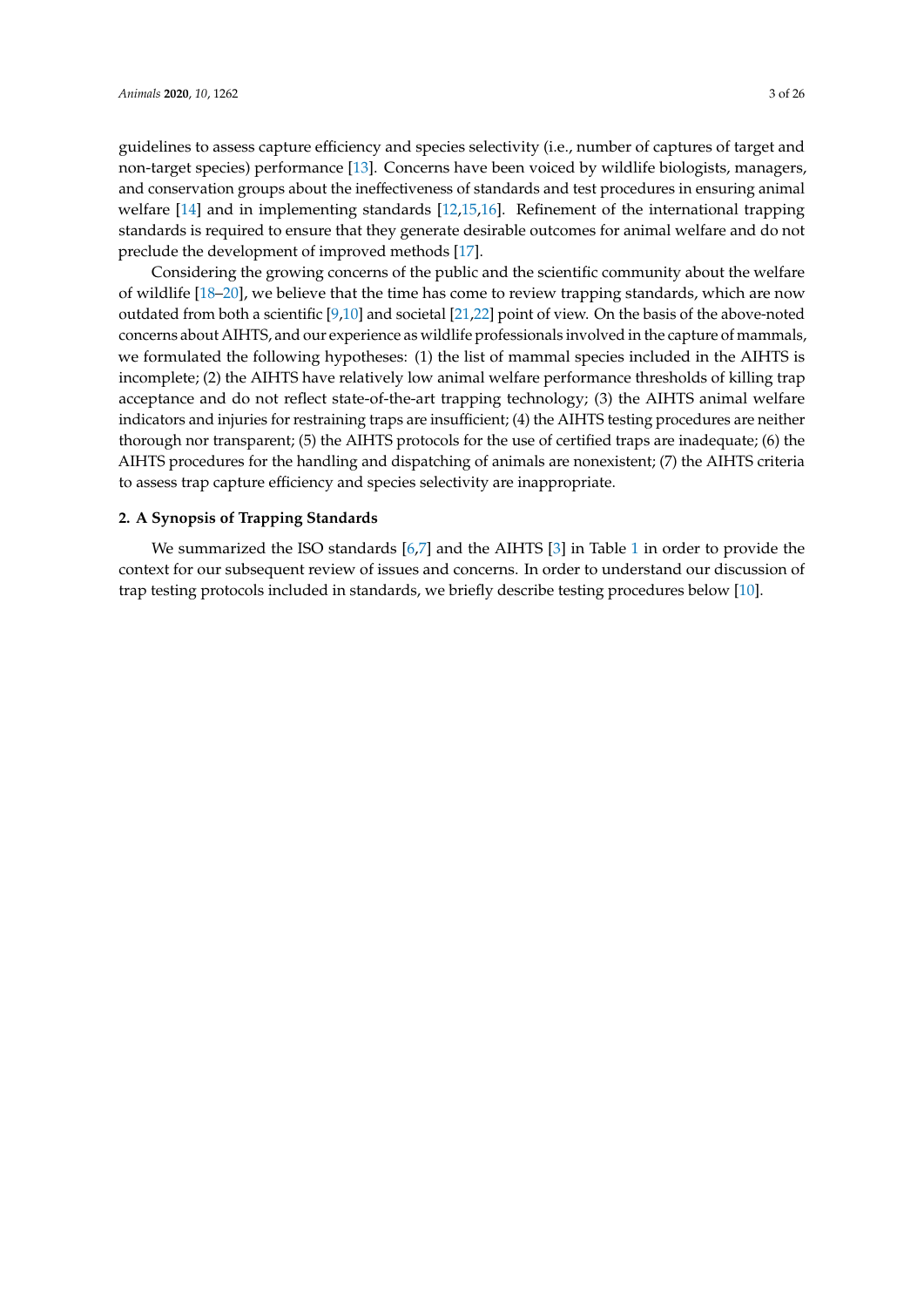#### *Animals* **2020**, *10*, 1262 4 of 26

|                    | <b>Standards</b>                                                                                                                                                                   |                                                                                                                                                                                      |                                                                                                                                                                                                                                                                                                                                                                                                                                                                                                                                                                                                                                        |                                                                                                       |                                                                                                                                                                                                                                                                                                                                                                     |                      |
|--------------------|------------------------------------------------------------------------------------------------------------------------------------------------------------------------------------|--------------------------------------------------------------------------------------------------------------------------------------------------------------------------------------|----------------------------------------------------------------------------------------------------------------------------------------------------------------------------------------------------------------------------------------------------------------------------------------------------------------------------------------------------------------------------------------------------------------------------------------------------------------------------------------------------------------------------------------------------------------------------------------------------------------------------------------|-------------------------------------------------------------------------------------------------------|---------------------------------------------------------------------------------------------------------------------------------------------------------------------------------------------------------------------------------------------------------------------------------------------------------------------------------------------------------------------|----------------------|
| Subject            | ISO[6,7]                                                                                                                                                                           |                                                                                                                                                                                      | AIHTS <sup>[3]</sup>                                                                                                                                                                                                                                                                                                                                                                                                                                                                                                                                                                                                                   |                                                                                                       | 1985-93 Canadian Research Program [10]                                                                                                                                                                                                                                                                                                                              |                      |
|                    | <b>Restraining Traps</b>                                                                                                                                                           | <b>Killing Traps</b>                                                                                                                                                                 | <b>Restraining Traps</b>                                                                                                                                                                                                                                                                                                                                                                                                                                                                                                                                                                                                               | <b>Killing Traps</b>                                                                                  | <b>Restraining Traps</b>                                                                                                                                                                                                                                                                                                                                            | <b>Killing Traps</b> |
| Legal significance |                                                                                                                                                                                    | None                                                                                                                                                                                 | Binding agreement—each party should take the<br>necessary steps to ensure that the respective competent<br>authorities (a) establish appropriate processes for<br>certifying traps in accordance with the standards; (b)<br>ensure that the trapping methods conducted in their<br>respective territories are in accordance with the<br>standards; (c) prohibit the use of traps that are not<br>certified in accordance with the standards; (d) require<br>manufacturers to identify certified traps and provide<br>instructions for their appropriate setting, safe operation,<br>and maintenance.                                   |                                                                                                       | None                                                                                                                                                                                                                                                                                                                                                                |                      |
| Definition         | Device used to capture<br>and restrain a mammal.<br>A restraining trap system<br>encompasses equipment<br>(trap and trigger) and set<br>(site modifications, lures,<br>and baits). | Device for use on land or<br>underwater to kill a mammal.<br>A killing trap system<br>encompasses equipment (trap<br>and trigger) and set (site<br>modifications, lures, and baits). | Traps designed and set<br>with the intention of not<br>killing the trapped animal<br>but restricting its<br>movements to such an<br>extent that a human can<br>make direct contact with it.                                                                                                                                                                                                                                                                                                                                                                                                                                            | Traps designed and set<br>with the intention of<br>killing a trapped animal<br>of the target species. | As per ISO and AIHTS                                                                                                                                                                                                                                                                                                                                                |                      |
| List of species    | All mammal species                                                                                                                                                                 |                                                                                                                                                                                      | Coyote (Canis latrans)<br>Wolf (Canis lupus)<br>North American beaver (Castor canadensis)<br>European beaver (Castor fiber)<br>Bobcat (Felis rufus)<br>North American otter (Lontra canadensis)<br>European otter (Lutra lutra)<br>Canada lynx (Lynx canadensis)<br>European lynx (Lynx lynx)<br>American marten (Martes americana)<br>Fisher (Pekania pennanti)<br>Sable (Martes zibellina)<br>Pine marten (Martes martes)<br>European badger (Meles meles)<br>Ermine (Mustela erminea)<br>Raccoon dog (Nyctereutes procyonoides)<br>Muskrat (Ondatra zibethicus)<br>Raccoon (Procyon lotor)<br>North American badger (Taxidea taxus) |                                                                                                       | All mammal species<br>Species for which acceptable traps have been<br>developed by researchers according to performance<br>levels presented below:<br>Arctic fox (Vulpes lagopus)<br>Red squirrel (Tamiasciurus hudsonicus)<br>Northern pocket gopher (Thomomys talpoides)<br>Canada lynx<br>American marten<br>Fisher<br>American mink (Neovison vison)<br>Raccoon |                      |

**Table 1.** Comparison of International Organization for Standardization (ISO) and Agreement on International Humane Trapping Standards (AIHTS) (excerpts from the original documents) to a Canadian research protocol conducted in parallel with the development of the standards.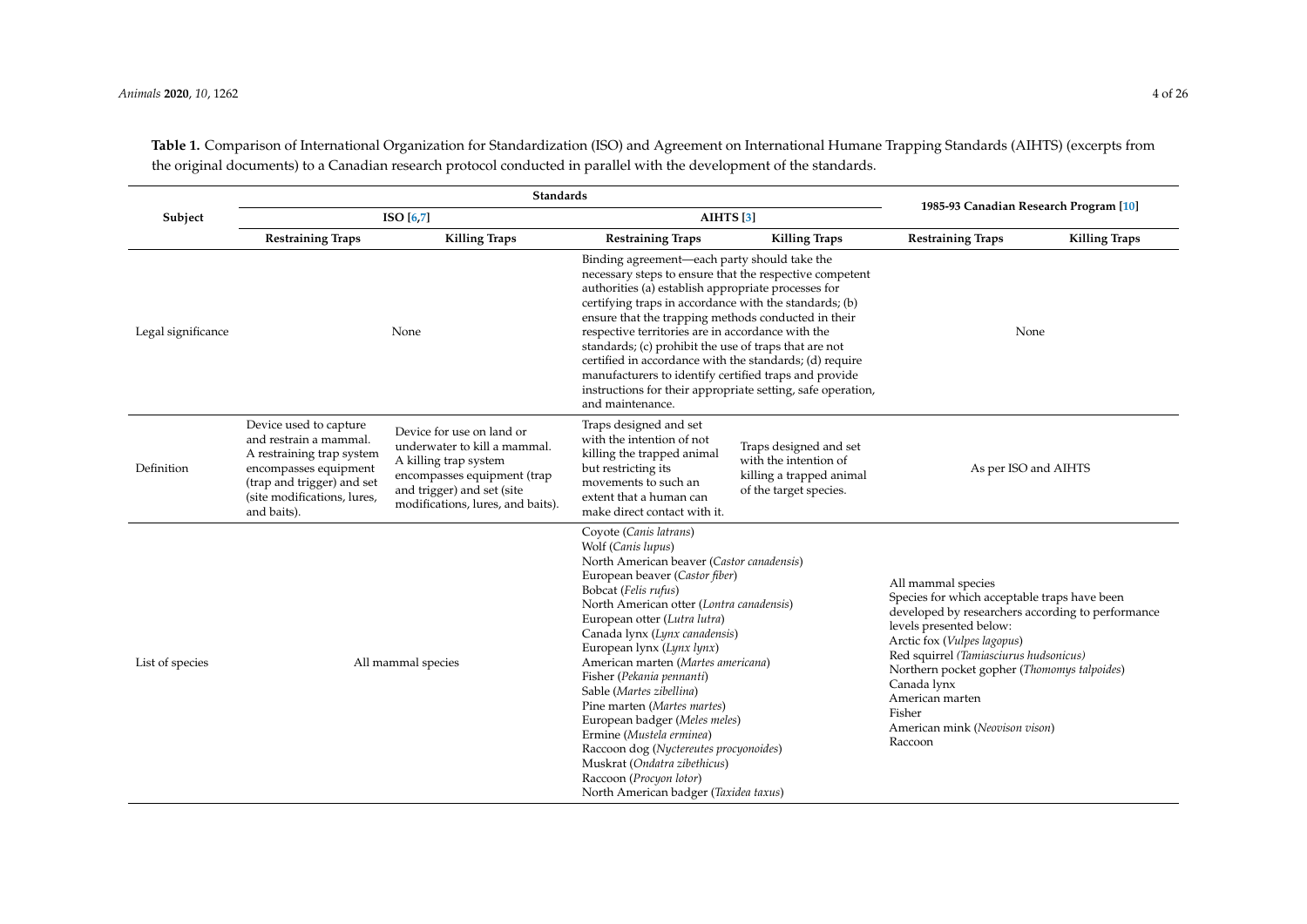| Table 1. Cont. |  |
|----------------|--|
|----------------|--|

|                   | <b>Standards</b>                                                                                                                                                                                                                                                                                                                             |                                                                                                                                                                                                                                                                                  |                                                                                                                                                                                                                                                                |                                                                                                                                                                                                                                                                                                                               |                                                                                                                                                                                                                                                                                                                                                                                                             |                                                                                                                                                                                                                                                                                                                                                                                                                                                                                                                                     |
|-------------------|----------------------------------------------------------------------------------------------------------------------------------------------------------------------------------------------------------------------------------------------------------------------------------------------------------------------------------------------|----------------------------------------------------------------------------------------------------------------------------------------------------------------------------------------------------------------------------------------------------------------------------------|----------------------------------------------------------------------------------------------------------------------------------------------------------------------------------------------------------------------------------------------------------------|-------------------------------------------------------------------------------------------------------------------------------------------------------------------------------------------------------------------------------------------------------------------------------------------------------------------------------|-------------------------------------------------------------------------------------------------------------------------------------------------------------------------------------------------------------------------------------------------------------------------------------------------------------------------------------------------------------------------------------------------------------|-------------------------------------------------------------------------------------------------------------------------------------------------------------------------------------------------------------------------------------------------------------------------------------------------------------------------------------------------------------------------------------------------------------------------------------------------------------------------------------------------------------------------------------|
| Subject           | ISO[6,7]                                                                                                                                                                                                                                                                                                                                     |                                                                                                                                                                                                                                                                                  | AIHTS <sup>[3]</sup>                                                                                                                                                                                                                                           |                                                                                                                                                                                                                                                                                                                               | 1985-93 Canadian Research Program [10]                                                                                                                                                                                                                                                                                                                                                                      |                                                                                                                                                                                                                                                                                                                                                                                                                                                                                                                                     |
|                   | <b>Restraining Traps</b>                                                                                                                                                                                                                                                                                                                     | <b>Killing Traps</b>                                                                                                                                                                                                                                                             | <b>Restraining Traps</b>                                                                                                                                                                                                                                       | <b>Killing Traps</b>                                                                                                                                                                                                                                                                                                          | <b>Restraining Traps</b>                                                                                                                                                                                                                                                                                                                                                                                    | <b>Killing Traps</b>                                                                                                                                                                                                                                                                                                                                                                                                                                                                                                                |
| Testing procedure | Field testing<br>Pathological evaluation                                                                                                                                                                                                                                                                                                     | Mechanical evaluation<br>Kill tests with anaesthetized<br>animals.<br>Kill tests in compounds.<br>Field tests.<br>Pathological evaluations.<br>Inspection and testing for user<br>safety and traps.                                                                              | Compound tests to<br>evaluate behavioural,<br>physiological, and<br>biochemical parameters.<br>Field tests (vs. a control<br>trap) to assess selectivity<br>and user safety.<br>Pathological evaluations.                                                      | Approach tests to ensure<br>a proper positioning of<br>the animals in the traps.<br>Kill tests in compounds<br>to assess loss of<br>consciousness.<br>Field tests (vs. a control<br>trap) to assess selectivity<br>and user safety.<br>Pathological evaluations.                                                              | Mechanical evaluation to<br>compare impact<br>momentum and<br>clamping forces of<br>different trap models.<br>Compound tests to assess<br>behavioural and<br>physiological parameters.<br>Field tests (vs. a control<br>trap) to assess selectivity<br>and user safety.<br>Pathological evaluations.                                                                                                        | Mechanical evaluation to<br>assess the potential of<br>traps.Approach tests to<br>ensure a proper<br>positioning of the animals<br>in the traps.<br>Kill tests with<br>anaesthetized animals to<br>assess loss of<br>consciousness in<br>non-reactive animals.<br>Kill tests in compounds<br>to assess loss of<br>consciousness in<br>conscious animals.<br>Field tests to verify<br>compound test findings.<br>Pathological evaluations<br>in compound and field<br>tests.<br>Inspection and testing for<br>user safety and traps. |
| Test report       | Humaneness: report on<br>the position of each<br>animal in the trap and<br>evaluation of the<br>condition of the captured<br>animals according to a<br>trauma scale, with scores<br>proportional to the<br>severity of the injuries.<br>Field tests: number of<br>captures of target and<br>non-target species.<br>User safety: field notes. | Humaneness: report on strike<br>location and time to loss of<br>corneal and palpebral reflexes<br>and heartbeat.<br>Field tests: number of captures<br>of target and non-target species.<br>Compound and field tests:<br>pathological observations.<br>User safety: field notes. | Humaneness<br>Behavioural indicators of<br>poor welfare:<br>Self-mutilation<br>$\bullet$<br>Excessive immobility<br>$\bullet$<br>and unresponsiveness.<br>Physical indicators of poor<br>welfare according to<br>occurrence of serious and<br>severe injuries. | Humaneness<br>The time of occurrence<br>and insensibility<br>produced by the killing<br>technique based on the<br>loss of corneal and<br>palpebral reflexes or any<br>other specifically proven<br>suitable substitute<br>parameter:<br>45 s-Mustela erminea<br>120 s-Martes spp.<br>300 s-all other species<br>listed above. | Humaneness: report on<br>the position of each<br>animal in the trap and<br>evaluation of the<br>condition of the captured<br>animals according to a<br>trauma scale with scores<br>proportional to the<br>severity of the injuries;<br>total injuries must<br>amount to <50 points on<br>the scale.<br>Field tests: Number of<br>captures of target and<br>non-target species.<br>User safety: field notes. | Humaneness<br>The number of animals<br>tested and the proportion<br>that lost insensibility<br>based on the loss of<br>corneal and palpebral<br>reflexes.<br>3 min-all species except<br>large carnivores.<br>5 min-Red fox (Vulpes<br>Vulpes)                                                                                                                                                                                                                                                                                      |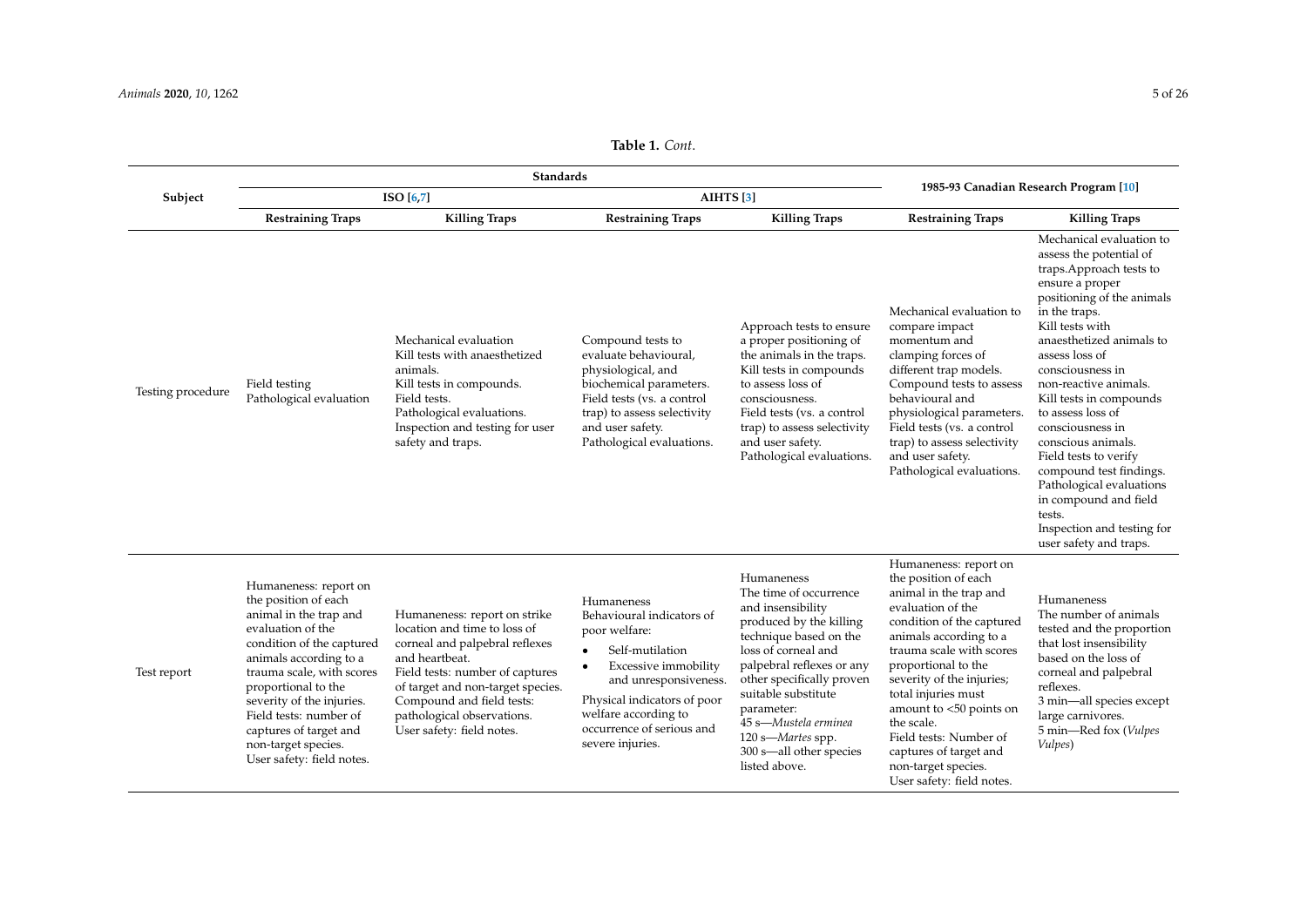<span id="page-5-0"></span>

|                                                                                                                                                                              | <b>Standards</b>                                                                                                                                                                                                                                                                                                                                                                                                                                                         |                                                                                                                                                                                                                                                                                                                                                                                                                                                  |                                                                                                             |                                                                                                                                        | 1985-93 Canadian Research Program [10]                                                                                              |                                                                                                                                 |
|------------------------------------------------------------------------------------------------------------------------------------------------------------------------------|--------------------------------------------------------------------------------------------------------------------------------------------------------------------------------------------------------------------------------------------------------------------------------------------------------------------------------------------------------------------------------------------------------------------------------------------------------------------------|--------------------------------------------------------------------------------------------------------------------------------------------------------------------------------------------------------------------------------------------------------------------------------------------------------------------------------------------------------------------------------------------------------------------------------------------------|-------------------------------------------------------------------------------------------------------------|----------------------------------------------------------------------------------------------------------------------------------------|-------------------------------------------------------------------------------------------------------------------------------------|---------------------------------------------------------------------------------------------------------------------------------|
| Subject                                                                                                                                                                      | ISO[6,7]                                                                                                                                                                                                                                                                                                                                                                                                                                                                 |                                                                                                                                                                                                                                                                                                                                                                                                                                                  | AIHTS <sup>[3]</sup>                                                                                        |                                                                                                                                        |                                                                                                                                     |                                                                                                                                 |
|                                                                                                                                                                              | <b>Restraining Traps</b>                                                                                                                                                                                                                                                                                                                                                                                                                                                 | <b>Killing Traps</b>                                                                                                                                                                                                                                                                                                                                                                                                                             | <b>Restraining Traps</b>                                                                                    | <b>Killing Traps</b>                                                                                                                   | <b>Restraining Traps</b>                                                                                                            | <b>Killing Traps</b>                                                                                                            |
| Number of tests                                                                                                                                                              | Unspecified. The number<br>of replicates in the tests<br>shall be sufficient to<br>determine if the<br>differences are<br>statistically significant at<br>the level to be determined<br>by the authority<br>implementing the test.<br>Comparison of selectivity<br>(number of captured<br>target animals divided by<br>the total number of<br>captured animals) with a<br>control trap and user<br>safety as specified by the<br>authority implementing<br>the standard. | Unspecified. Capability of a<br>killing trap, as part of the killing<br>trap system,<br>to kill an animal within a time<br>period and to meet the<br>requirements related to<br>mechanical properties,<br>comparison of selectivity<br>(number of captured target<br>animals divided by the total<br>number of captured animals)<br>with a control trap model, and<br>user safety as specified by the<br>authority implementing the<br>standard. | The number of specimens<br>of the same target species<br>from which the data are<br>derived is at least 20. | The number of specimens<br>of the same target species<br>from which the data are<br>derived is at least 12.                            | $\geq$ 9 specimens for<br>compound tests.<br>>30 specimens for field<br>tests where capture<br>durations<br>$<$ 24 h.               | $\geq$ 6 specimens for<br>approach tests<br>$\geq$ 9 specimens for<br>compound kill tests.<br>>30 specimens for field<br>tests. |
| Minimum<br>successful<br>compound tests<br>required to meet<br>performance<br>thresholds                                                                                     | None                                                                                                                                                                                                                                                                                                                                                                                                                                                                     | None                                                                                                                                                                                                                                                                                                                                                                                                                                             | At least 16 (80%) of 20<br>animals show none of the<br>indicators listed above.                             | At least 10 (80%) of 12<br>animals are unconscious<br>and insensible within the<br>time limit and remain in<br>this state until death. | 9/9 (100%), or 13/14 (93%), or 21/24(88%), etc.<br>(proportions based on the normal approximation to the<br>binomial distribution). |                                                                                                                                 |
| Predicted<br>performance<br>threshold at<br>population level<br>(95% confidence<br>level) resulting<br>from the number<br>of successful<br>tests-one-tailed<br>binomial test | n/a                                                                                                                                                                                                                                                                                                                                                                                                                                                                      | n/a                                                                                                                                                                                                                                                                                                                                                                                                                                              | 57%                                                                                                         | 49%                                                                                                                                    |                                                                                                                                     | 71%                                                                                                                             |

## **Table 1.** *Cont*.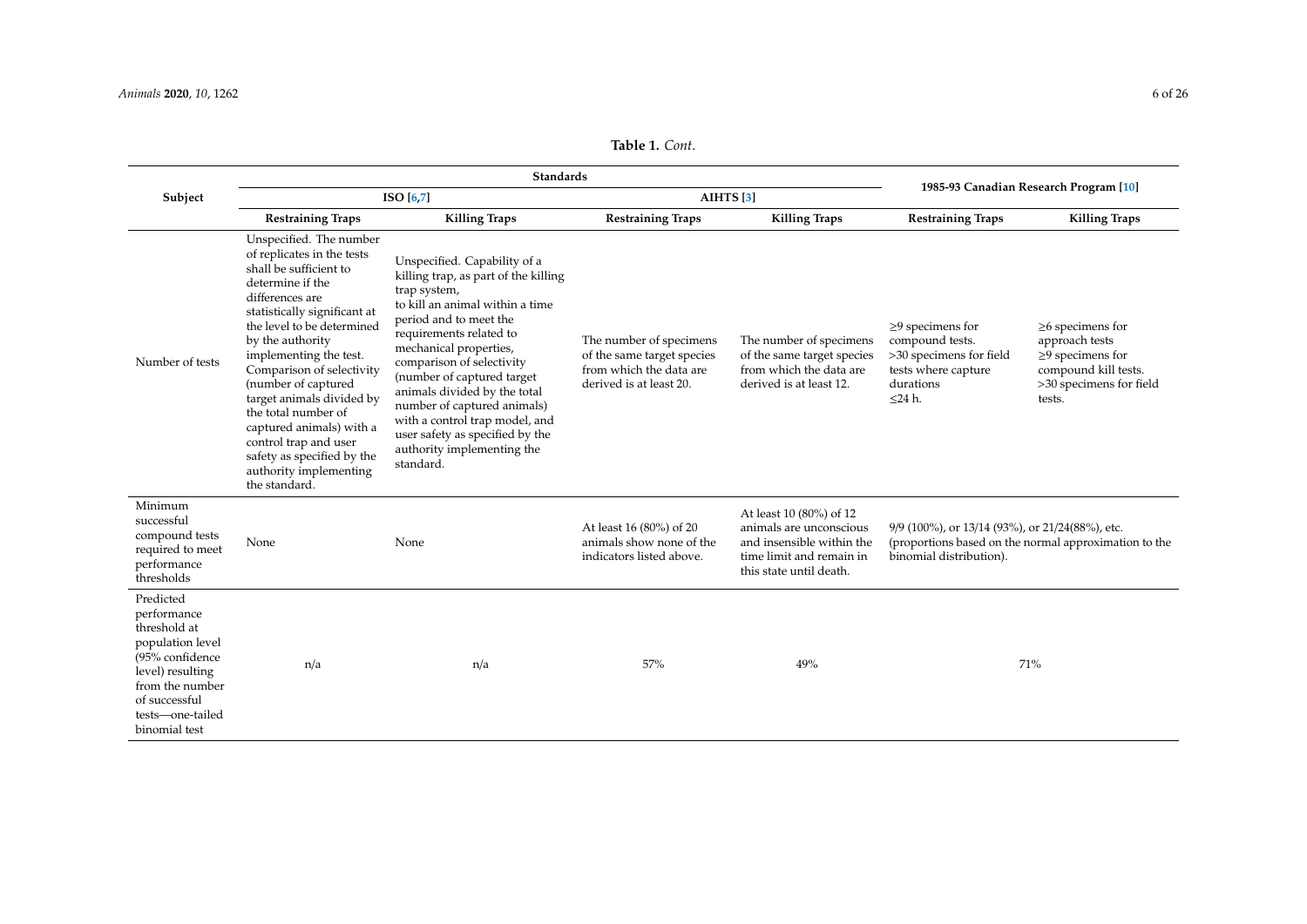Whereas the AIHTS refer to "humane" standards, we believe this term to be inappropriate because, as wildlife professionals, we should be constantly striving for improvement [\[8,](#page-19-7)[10,](#page-19-9)[17,](#page-20-6)[23\]](#page-20-11). Although frequently used in the scientific literature, this term may imply that humaneness is binary [\[24\]](#page-20-12) and that, once a trap has been certified as "humane", there is no need for further improvement. In this paper, unless the term has been cited in referred standards, we replace "humane standards" with "standards".

#### *2.1. Test Procedures*

Mechanical evaluations: restraining and killing traps are tested in a laboratory to determine impact momentum and clamping forces. Impact momentum is the product of the velocity of a striking bar multiplied by its equivalent mass. The clamping force is the steady-state force exerted on an animal by the jaws of the trap after the striking force has been delivered. Mechanical evaluations of traps are important because they identify the maximum energy levels that may cause serious injuries in animals captured in restraining traps (e.g., foothold traps) or energy levels associated with time to irreversible unconsciousness (TIU) for animals struck in vital regions by killing traps [\[10,](#page-19-9)[25\]](#page-20-13). Trap clamping force and impact momentum are widely accepted proxies of trap welfare performance among spring traps [\[6,](#page-19-5)[10,](#page-19-9)[25\]](#page-20-13). Past studies with killing traps showed that impact momentum and clamping force thresholds vary between strike locations within species and that neither force is directly related to target species bodyweight [\[26–](#page-20-14)[28\]](#page-20-15). Mechanical forces cannot therefore be used to predict TIU between species based on their body weight. However, data on impact momentum and clamping force produced by a trap and the TIU for a certain species killed in that trap may be used in the screening of other traps for the same species, provided that the strike location is the same for both types of traps [\[25,](#page-20-13)[26\]](#page-20-14). Mechanical evaluations allow one to perform quality control checks on mechanical traps [\[26\]](#page-20-14) and assess how modifications of trap designs optimize the potential of a trap to restrain or kill an animal.

Compound tests with restraining traps: free-ranging animals in fenced compounds (semi-natural environments) are captured and kept in traps for ≤24h and are monitored for injuries and behavioural changes. Captured animals with severe injuries (e.g., fracture of bones or teeth, joint luxation, severance of tendons or ligaments, internal haemorrhages, corneal laceration, amputation, etc.) and signs of pain and suffering are euthanized immediately. Animals without apparent severe injuries are kept captive for the duration of the tests, euthanized, and necropsied. An assessment of the trap may be based on a cumulative scoring system, where points are assigned to the captured limb and body according to the severity of injuries [\[29\]](#page-20-16).

Approach tests: tests conducted in compounds where the animals are allowed to approach traps wired in the set position so that the traps can be triggered but cannot close completely and injure the animals [\[30\]](#page-20-17). Approach tests are used to assess the ability of traps to strike animals in vital regions, e.g., the head and neck regions [\[31\]](#page-20-18). Traps that fail the approach tests should not be allowed to be tested further until they have been modified to strike animals properly.

Kill tests with anaesthetized animals: tests assessing the potential of traps to render anaesthetized animals irreversibly unconscious within a pre-determined time period. The muscles of anaesthetized animals are more relaxed than those of non-anaesthetized animals and offer less resistance to the striking bars than conscious animals that are fighting the trap [\[30](#page-20-17)[,32\]](#page-20-19). Traps that successfully pass kill tests with anaesthetized animals may or may not pass killing tests in compounds. However, the probability of traps that failed kill tests with anaesthetized animals passing killing tests in compounds is null [\[30\]](#page-20-17). This was further confirmed through a statistical comparison of TIUs in kill tests with and without anaesthetized animals [\[33\]](#page-20-20). Thus, traps that fail kill tests with anaesthetized animals are not allowed to be further tested because they could not render non-anaesthetized animals unconscious quickly.

Kill tests in compounds: tests to assess the potential of traps to render mobile animals irreversibly unconscious within a pre-determined time period. All tests are recorded with video cameras and are monitored from afar. Upon firing of the trap, researchers run to the compound to monitor the state of consciousness (using the corneal and palpebral reflexes) of the trapped animals [\[30\]](#page-20-17). Animals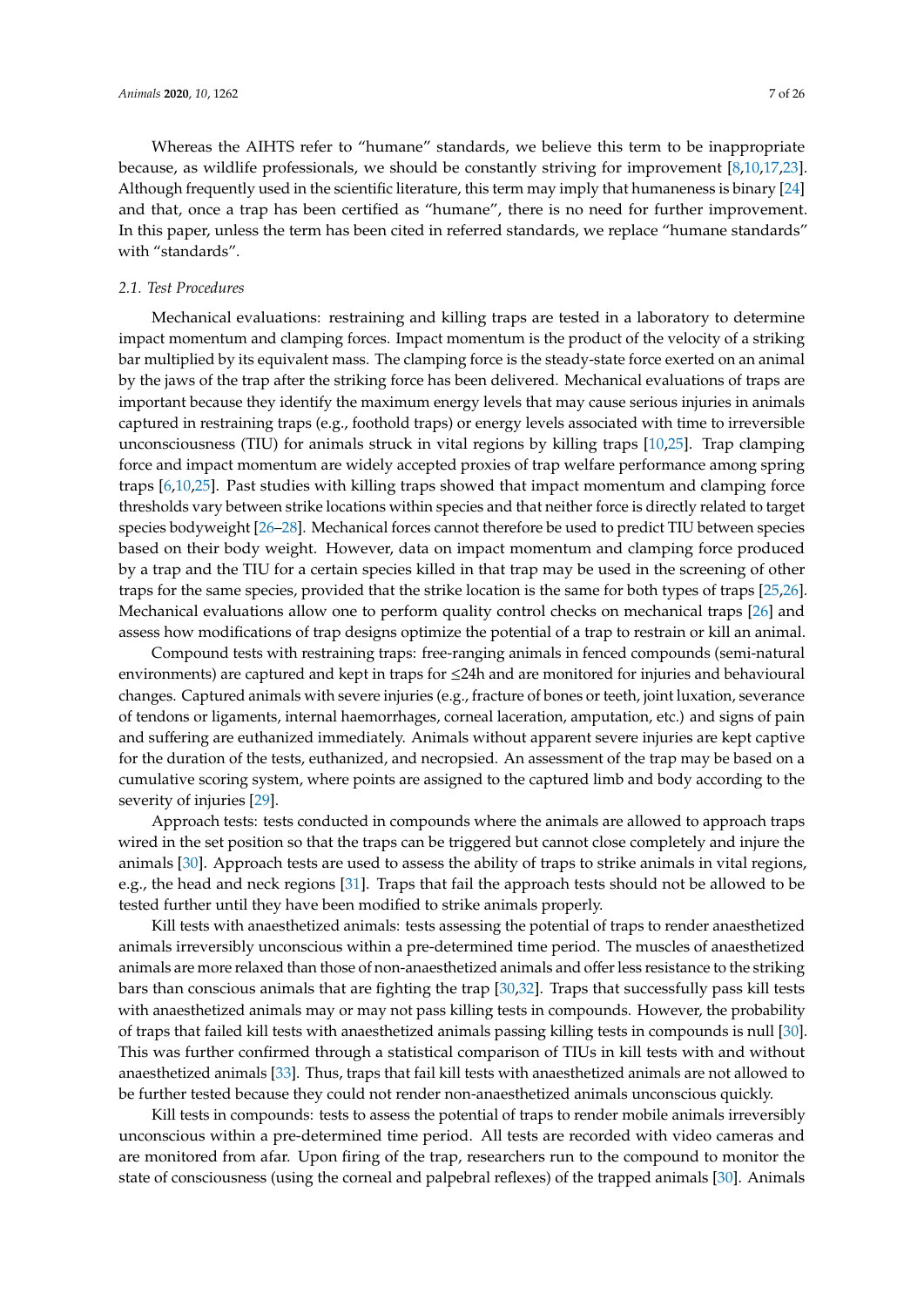are necropsied to determine pathological modifications associated with specific TIUs and trap strike locations [\[34\]](#page-20-21).

Field tests (restraining and killing traps): test traps are evaluated, either alone (comparing capture efficiency to data reported for other traps) or in a comparison with commonly used traps [\[35\]](#page-21-0), to ascertain compound test findings. One objective of field tests is to compare capture efficiency and species selectivity between experimental and commonly used traps. It is noteworthy to mention that traps which are commonly used by trappers may not meet animal welfare standards [\[36\]](#page-21-1). Animals are necropsied to compare trap strike locations and pathological modifications with those of animals killed in compound tests [\[36\]](#page-21-1).

#### *2.2. Comparisons*

Since some of the ISO test procedures were adapted for the development of the AIHTS (Table [1\)](#page-5-0), there are similarities between these standards (Table [1\)](#page-5-0). The AIHTS are an improvement upon the ISO standards because they specify a minimum number of specimens and tests in compounds and a minimum number of successful tests to accept a trap from an animal welfare perspective (Table [1\)](#page-5-0). However, the AIHTS fail to specify a minimum of successful outcomes in approach tests to ensure that traps have the potential of striking animals in vital regions. Although the AIHTS do not include either mechanical evaluations or kill tests with anaesthetized animals to eliminate killing traps with low killing potential, the standards indicate that ISO procedures should be used as appropriate. However, as we previously indicated, the ISO standards have no legal values.

In order to assess whether the AIHTS reflect state-of-the-art-trapping technology, we compared these standards to the testing procedures and trap acceptance criteria of a Canadian trap research and development program that was conducted in parallel with the development of the ISO and AIHTS standards, from 1985 to 1993 (Table [1\)](#page-5-0). The ISO committee members, many of whom were subsequently involved in the development of the AIHTS, were familiar with the then contemporary Canadian research program and its achievements [\[37\]](#page-21-2).

## **3. Hypothesis 1: The List of Mammal Species Included in the AIHTS Is Incomplete**

Since the AIHTS was developed in response to cruelty associated with the use of steel-jawed leghold traps in fur trapping [\[2\]](#page-19-1), standards were understandingly developed for furbearers captured for the pelt market [\[3\]](#page-19-2). The AIHTS identified 19 furbearer species, ranging in size from stoat (*Mustela erminea*) to grey wolf (*Canis lupus*) (Table [1\)](#page-5-0). However, the standards are about animal (mammal) traps and, therefore, the list of species covered by the AIHTS is incomplete and does not encompass the majority of species being trapped in Canada, USA, Russia, or the EU as either furbearers, pests, research animals, or for conservation purposes.

## *3.1. Furbearers*

Many more species harvested for their fur should be added to the AIHTS' list. Among mustelids, American mink (*Neovison vison*), which are currently excluded from the list, are among the most numerous and valuable furbearers captured in North America [\[38](#page-21-3)[,39\]](#page-21-4). The fact that most mink and fox pelts come from captive fur stock [\[16\]](#page-20-5) does not justify omitting these species from the AIHTS list. Additionally, although thousands of least (*Mustela nivalis*) and long-tailed (*Mustela frenata*) weasels, wolverines (*Gulo gulo*), striped skunks (*Mephitis mephitis)*, red foxes (*Vulpes vulpes*), Arctic foxes (*Vulpes lagopus*), red squirrels (*Tamiasciurus hudsonicus*), Eurasian red squirrels (*Sciurus vulgaris*), and coypus (*Myocastor coypus*) are legally trapped every year in Canada, the USA, and Scandinavian countries [\[38](#page-21-3)[–40\]](#page-21-5), they are likewise overlooked by the AIHTS [\[3\]](#page-19-2) for unknown reasons.

Since the impact momentum and clamping force necessary to cause irreversible consciousness within a certain time frame vary among species and between strike locations within species [\[26](#page-20-14)[,27](#page-20-22)[,41\]](#page-21-6), one cannot claim that traps developed for furbearers of similar size may be used for species not listed in the AIHTS. For example, traps developed for American martens (*Martes americana*) cannot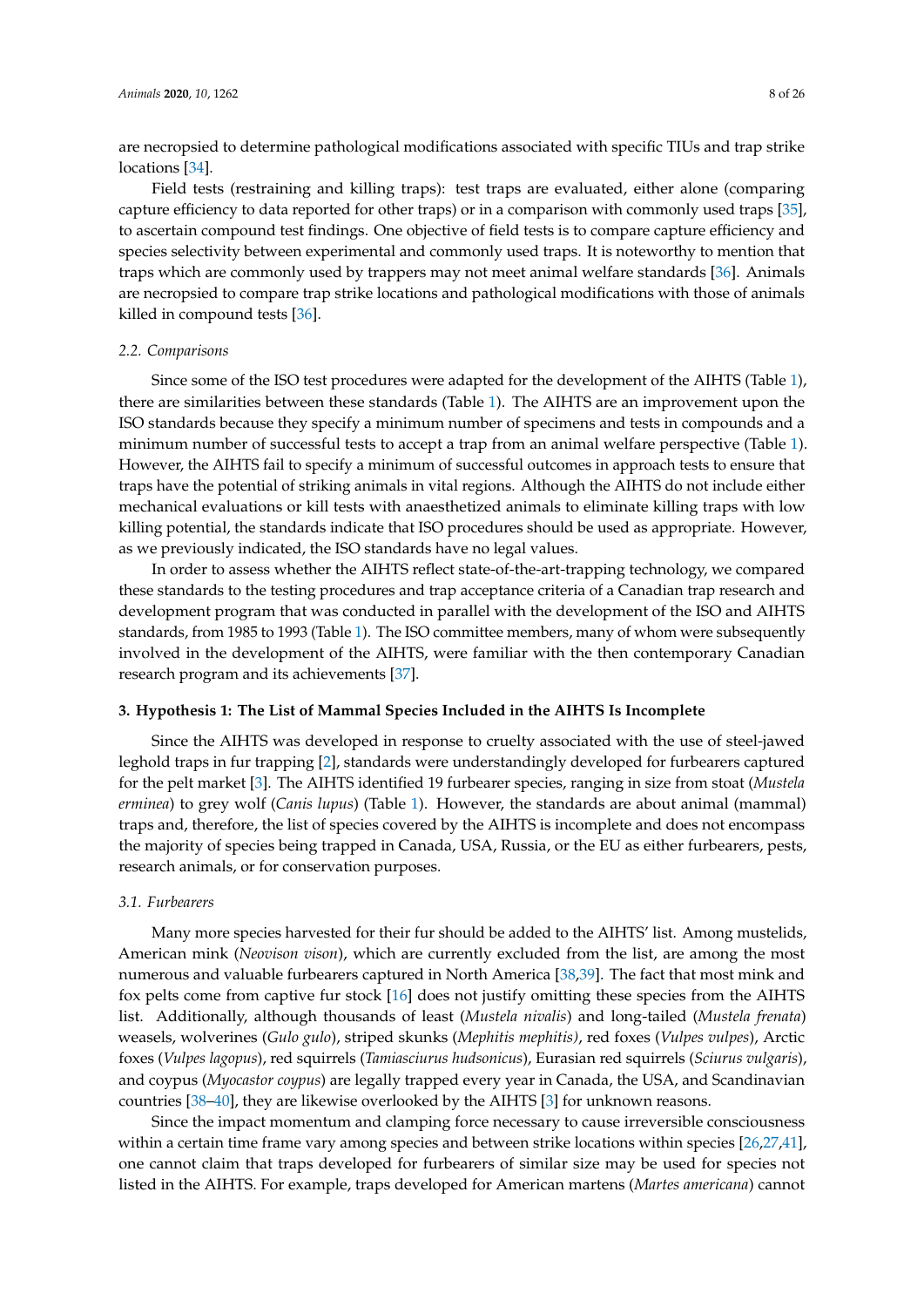be assumed acceptable for trapping American mink, which have a greater cervical musculature and stronger bones than martens [\[42\]](#page-21-7). Traps developed for small and medium-sized mammals cannot be used for the relatively smaller weasels, because they may strike animals in non-lethal locations and cause distress and painful deaths [\[43\]](#page-21-8). Additionally, a trap that may be suitable for trapping fishers (*Pekania pennanti*) [\[44\]](#page-21-9) cannot be presumed to be adequate for the larger and stronger wolverine, as strike locations will differ between species of different size and behaviour.

Many killing traps have been developed and manufactured for furbearers that are not included in the AIHTS. These traps were developed and demonstrated to meet more stringent time thresholds to irreversible unconsciousness than the AIHTS [\[42,](#page-21-7)[45–](#page-21-10)[49\]](#page-21-11). Tests in compounds and on working traplines have shown that the C120 Magnum with pan trigger could render mink irreversibly unconscious in <3 min [\[42](#page-21-7)[,45\]](#page-21-10), and the Sauvageau 2001-8 rotating-jaw trap could render Arctic fox irreversibly unconscious in <3 min [\[46](#page-21-12)[,48\]](#page-21-13). Finally, tests in compounds [\[47\]](#page-21-14) and in the field [\[49\]](#page-21-11) have shown that the Kania trap could render American red squirrels irreversibly unconscious in <2 min and was a valuable alternative to ineffective traps and snares. All these furbearers should be part of the AIHTS list of species.

#### *3.2. Rodents*

Many millions of brown rats (*Rattus norvegicus*) and house mice (*Mus musculus*) in urban areas [\[50\]](#page-21-15), and thousands of fossorial rodents in agricultural fields [\[51,](#page-21-16)[52\]](#page-21-17), are trapped globally every year. We believe that these species should be listed in the AIHTS, although, of course, they are not furbearers and so are currently excluded.

#### *3.3. Other Non-Furbearing Species*

Other mammals not on the AIHTS furbearers list are also trapped in high numbers. For example, although traps for rabbits, grey squirrels (*Sciurus carolinensis*), the non-native American mink, and most other mammals trapped in the UK are regulated to AIHTS standards, they are not included in the AIHTS. Moreover, in Canada, new trapping devices for species not included in the AIHTS have been independently developed, tested, and recognized to exceed AIHTS welfare standards, such as the PG Trap for the northern pocket gopher (*Thomomys talpoides*) [\[53\]](#page-21-18). We support Talling and Inglis' [\[8\]](#page-19-7) assertion that all mammal traps should be subject to regulation and, as discussed above, with appropriate TIU thresholds.

#### *3.4. Animals Used in Research and Conservation Programs*

Millions of mammals are also being trapped yearly by researchers for various conservation, demographic, physiological, and behavioural studies [\[54](#page-21-19)[,55\]](#page-21-20). Although such studies may be subject to research and publication guidelines and Animal Care and Use Committees [\[19,](#page-20-23)[56,](#page-21-21)[57\]](#page-21-22), data on traps being used to sample populations have not necessarily been investigated from an animal welfare and selectivity point of view.

Ungulates are also trapped for research, relocation, or population control, but assessment of these traps [\[58,](#page-21-23)[59\]](#page-22-0) and trapping standards are lacking in the AIHTS.

## **4. Hypothesis 2: The AIHTS Have Relatively Low Animal Welfare Performance Thresholds of Acceptance of Traps and Do Not Reflect State-of-the-Art Trapping Technology**

## *4.1. Thresholds of Acceptance*

In order to be acceptable, restraining and killing traps must meet the highest possible animal welfare standards, and trap standards should be raised as developments in trapping technology allow. Traps must be subjected to thorough assessment programs with appropriate acceptance threshold levels. If such levels are so low that any trap available on the market can be certified, trap manufacturers will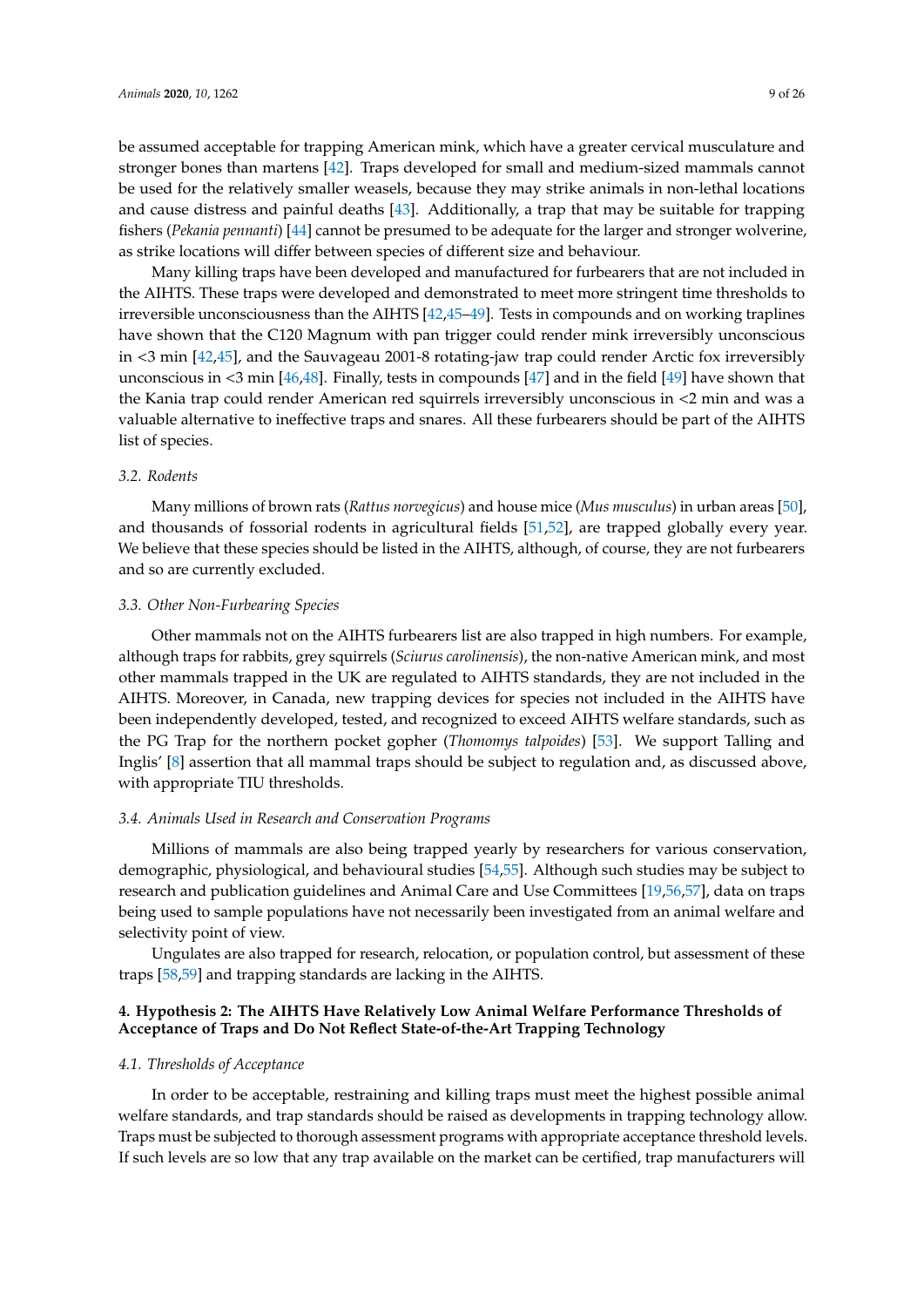not be encouraged to improve trap welfare standards, and concerns about animal welfare in trapping will be perpetuated.

In the following, we used the 1985–1993 Canadian research and development program for comparison purposes because this program produced a significant number of restraining and killing traps for use with American martens, American mink, fishers, northern raccoons (*Procyon lotor*), Arctic foxes, Canada lynx (*Lynx canadensis*), and red squirrels [\[60\]](#page-22-1) that were then, and still are today, representative of state-of-the-art technology. The Canadian research program implemented stringent acceptation criteria [\[10\]](#page-19-9) indicating that restraining traps should, with 95% confidence, hold ≥70% of animals for ≤24 h, with ≤50 points scored for physical injury, i.e., without serious or severe injuries [\[9](#page-19-8)[,29,](#page-20-16)[60\]](#page-22-1); killing traps should, with 95% confidence, render ≥70% of captured animals irreversibly unconscious in  $\leq$ 3 min [\[10,](#page-19-9)[60,](#page-22-1)[61\]](#page-22-2) (Table [1\)](#page-5-0).

In accordance with Russel and Bursch's "3Rs" principle (replacement, reduction, refinement) [\[62\]](#page-22-3), the Canadian researchers aimed to minimize the number of animals used in testing by employing the normal approximation to the binomial distribution (one-tailed testing) to estimate the real potential of traps [\[34\]](#page-20-21). In compound tests, when a trap kills nine out of nine animals according to specific criteria, the success rate is 100%. However, in the real world, with a population of hundreds or thousands of animals, it is inconceivable to suggest that the tested trap model would successfully kill 100% of the animals according to the specified criteria. With the normal approximation to the binomial distribution, however, researchers could predict the expected performance of the tested traps in a large population of captured animals. Canadian researchers used the following equation:

$$
P(X) = \frac{n!}{X!(n-X)!} p^x q^{n-x}
$$

where *n* is the number of independent tests. Each test may result in one of two outcomes, "success" or "failure", with the probabilities *p* and *q*, respectively. In a compound killing experiment with one trap model and nine animals, if nine tests are successful (i.e., nine animals lost consciousness within the prescribed time limit), and therefore failure is zero, the probability of the trap being successful in a large population of animals is estimated at 71% (one-tailed test) [\[63](#page-22-4)[–65\]](#page-22-5). The same conclusion is reached with 13 successes out of 14 tests (i.e., one failure), 18 out of 20 (two failures), or 21 out of 24 (three failures), etc. (Table [1\)](#page-5-0). Thus, if a trap model successfully kills nine out of nine animals in compound tests, it can be expected, at a 95% confidence level, to kill ≥70% animals of a target species captured on traplines [\[34](#page-20-21)[,45\]](#page-21-10) (Table [1\)](#page-5-0). In the Canadian research program, traps that met this acceptance criterion were allowed to proceed to field tests. Field tests on traplines resulted in a large number of target species captures, and strike locations and pathological evidence were used to confirm conclusions drawn from compound kill test threshold levels. For example, killing traps for American martens, American mink, and Arctic foxes that had met the acceptance threshold levels in compound tests successfully killed 99%, 97%, and 100% of the animals of each species, respectively, on traplines [\[36,](#page-21-1)[45](#page-21-10)[,46\]](#page-21-12).

According to the AIHTS, successful restraining traps must capture at least 16/20 animals without serious injuries, thus suggesting that traps will be humane in at least 80% of captures [\[3\]](#page-19-2). However, on the basis of the normal approximation to the binomial distribution, the real potential of these AIHTS-certified traps on traplines is only 57%. Likewise, according to the AIHTS, successful killing traps must render unconscious 10/12 animals within a pre-determined time period, thus suggesting that traps will be humane in 80% of captures [\[3\]](#page-19-2). However, the real potential of the traps would only be 49%, i.e., they may fail in nearly 50% of captures. In the 1980s, the performance threshold used by the Canadian research team was considered to be the "gold standard" [\[60\]](#page-22-1). The AIHTS thresholds of acceptance are markedly lower than this 35-year-old "gold standard", and, therefore, the AIHTS do not reflect state-of-the-art trapping technology. While amendments to the agreement may be proposed by the AIHTS Committee, or any signatory country, at any time [\[3\]](#page-19-2), performance thresholds have not been updated since the signing of the agreement in 1997.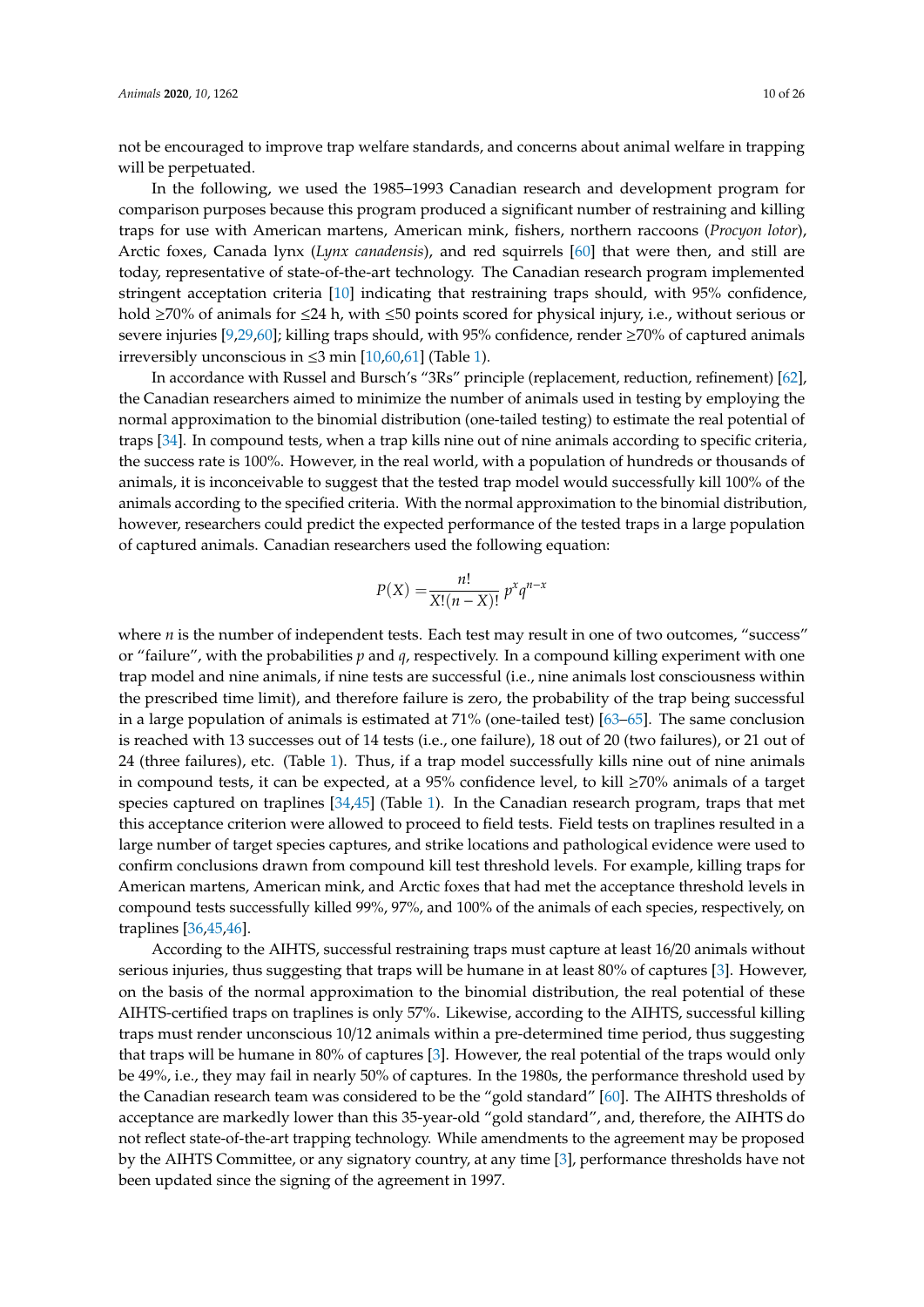While a minimum performance of 70% is superior to the actual performance achieved by the AIHTS standards, we still believe that this threshold performance level is inadequate. For example, with a minimum performance level of 70%, 30,000 out of 100,000 captured animals could suffer long and painful deaths or experience restraining conditions that are unacceptable in real-life trapping situations. With the current AIHTS, however, the situation is even worse, i.e., 51,000 out of 100,000 captured animals could suffer long and painful deaths in killing traps, and 43,000 restrained animals may suffer unacceptable welfare conditions in restraining traps. Compared to the standards used by Canadian researchers [\[10\]](#page-19-9), 21,000 and 13,000 (21% and 13%) more animals, respectively, would be subjected to poor welfare conditions when being killed or restrained according to the AIHTS.

#### *4.2. Times of Irreversible Loss of Consciousness (TIUs)*

According to the AIHTS, the use of certified traps should result in TIUs of 45 s in stoat and similar small species, 120 s in martens (*Martes* spp.), and 300 s in other furbearer species. However, Canadian researchers [\[10](#page-19-9)[,60\]](#page-22-1) developed traps for American red squirrels with a TIU of 25 s only [\[47\]](#page-21-14), and of 78 and 81 s for larger species [\[44,](#page-21-9)[66\]](#page-22-6). With new technology and materials developed in the last few decades, TIUs could potentially be reduced to less than 60 s for many species.

Several rat and mouse traps (e.g., some Fenn, BMI Magnum, DOC traps, Nooski, and Good nature A24 traps) are regulated in the UK [\[67\]](#page-22-7). However, these traps are only expected to meet a threshold for TIUs of 300 s, although much shorter TIUs can be achieved with small animals. For example, break-back traps for rats and mice are specifically exempt from regulation in the UK and, as far as we understand, generally unregulated globally [\[68\]](#page-22-8). Voluntary trap approval standards used for rats and mice in Germany, such as those of the German Environment Agency and the Blue Angel (Blauer Engel) ecolabel, have the following categories: category A if 80% of test animals lose consciousness in 30 s and 90% in 60 s; category B if 80% of test animals are unconscious in 60 s and 90% in 180 s [\[69\]](#page-22-9). The Gorilla mouse trap has been certified according to this standard [\[70\]](#page-22-10).

Clearly, much lower TIUs are achievable, at least for some smaller species, than those set out in the AIHTS, and we believe that approval thresholds should be overhauled accordingly. In the widespread absence of regulation for break-back traps, many trapping devices are used by the public without any information on the ability of traps to strike animals in suitable locations or quickly render them unconscious [\[20\]](#page-20-8). Baker et al. [\[20\]](#page-20-8) investigated the potential welfare performance of a wide selection of unregulated break-back traps for rats and mice available in the UK by measuring their mechanical performance. They demonstrated wide variation in mechanical performance among traps for each of the species, which implies wide variation in welfare performance. Baker and co-authors subsequently proposed a voluntary trap approval scheme for unregulated break-back traps in the UK [\[71](#page-22-11)[,72\]](#page-22-12).

An actual performance level >80% may not be unrealistic since this has been achieved in previous trap development programs [\[60](#page-22-1)[,73\]](#page-22-13). Traps and lower TIUs that resulted from the Canadian research program demonstrate that the AIHTS are not representative of current state-of-the-art technology.

Since the AIHTS thresholds do not represent state-of-the-art technology, some traps have been accepted as best management practices by the USA. This is despite Canadian scientific evaluations demonstrating that these traps did not have the potential to render ≥70% of animals unconscious within 3 min (therefore not meeting the AIHTS threshold level of performance), and they would cause undue pain and suffering as a result [\[15\]](#page-20-4). Examples of such traps include the popular Conibear 120 rotating-jaw traps (see Appendix 5.1 of [\[10\]](#page-19-9) for a description of different trap types) for American martens [\[74\]](#page-22-14) and American mink [\[75\]](#page-22-15), and the Conibear 220 rotating-jaw trap for northern raccoons [\[76\]](#page-22-16), all of which have been found to cause lengthy periods of consciousness and distress in previous assessments [\[30](#page-20-17)[,32,](#page-20-19)[42\]](#page-21-7).

## *4.3. Trap Exemptions*

The AIHTS specify that the parties of the agreement may derogate from the agreed standards for the use of some traps, i.e., they may allow the use of non-certified traps if their decision does not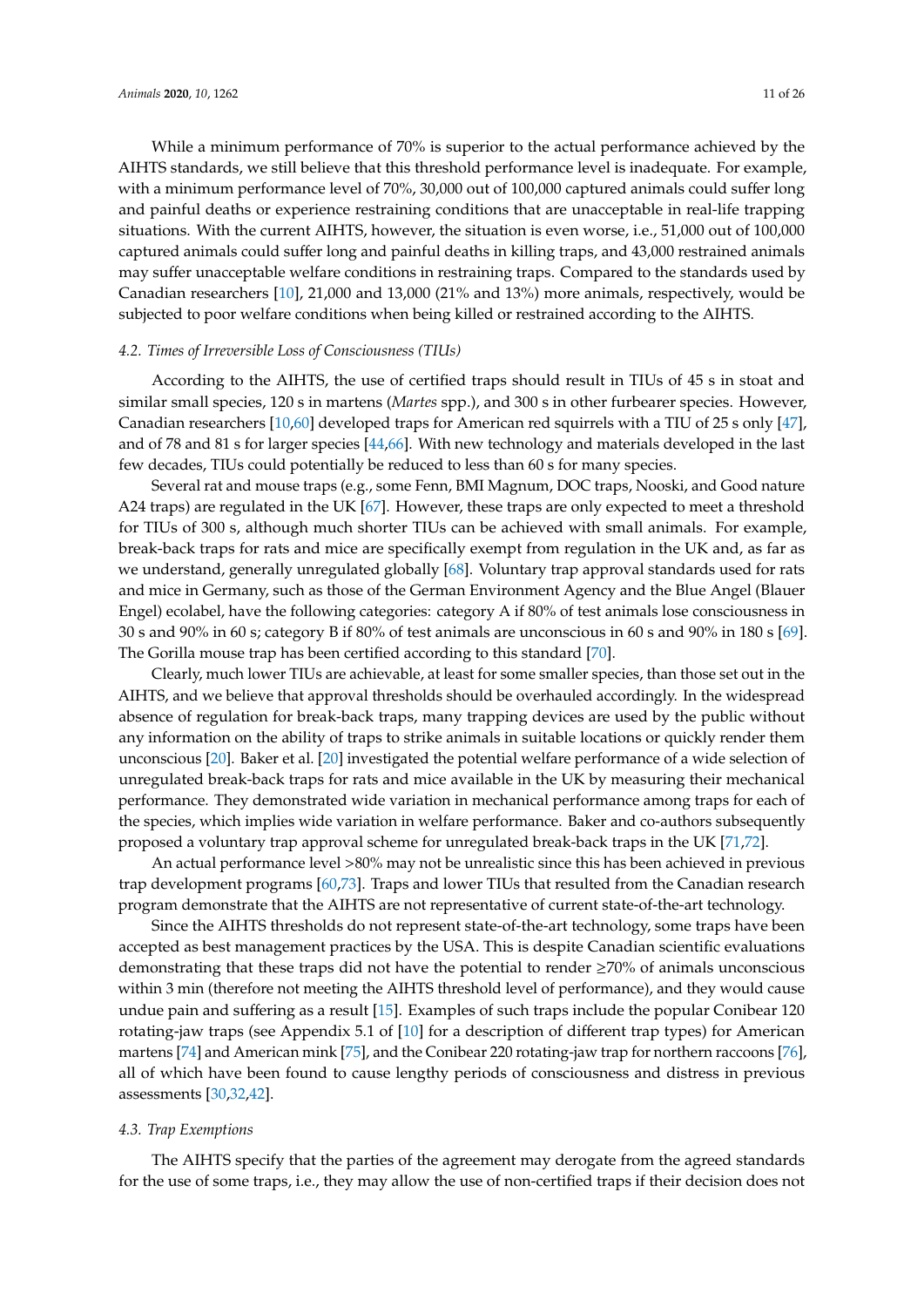undermine the objectives of the agreement, for any of the following purposes: (a) the interests of public health and safety; (b) protection of public and private property; (c) research, education, repopulation, reintroduction, breeding, or for the protection of fauna and flora; (d) using traditional wooden traps essential for preserving cultural heritage of indigenous communities. In Canada and the United States, non-certified trapping devices are currently being used in the field (G. Proulx, personal observations), although their use likely undermines the objectives of the agreement. In Canada, killing neck snares are an example of trap exemptions.

Although ISO [\[6,](#page-19-5)[7\]](#page-19-6) testing procedures were included in the AIHTS [\[3\]](#page-19-2), the ISO draft standard for killing neck snares [\[77\]](#page-22-17) was excluded from the AIHTS because these trapping devices are considered to be homemade (Article 7 of the AIHTS excluding traps made by individuals) [\[12\]](#page-20-1). However, many killing neck snares are manufactured commercially and sold on the open market [\[2\]](#page-19-1), and they should therefore be considered commercial devices and included in the AIHTS. Killing neck snares are unable to quickly render canids unconscious [\[11,](#page-20-0)[12\]](#page-20-1); indeed, the animals may struggle violently for hours before losing consciousness [\[2\]](#page-19-1). However, more than 100,000 red foxes, coyotes (*Canis latrans*), and wolves are trapped every year in Canada [\[78\]](#page-22-18), mostly in killing neck snares [\[2\]](#page-19-1). Thousands more canids are snared in the United States [\[79\]](#page-22-19). Killing neck snares play an important role in the capture of thousands of furbearers, and they cause injuries as severe as those associated with the outlawed steel-jawed leghold traps: major subcutaneous soft tissue lacerations, severe internal organ damage, bone and tooth fractures, joint dislocations, and haemorrhages [\[11\]](#page-20-0). These trapping devices should have been included in the original AIHTS and should be included in future trapping standards to ensure that they meet the same scrutiny and TIU thresholds as other trapping devices.

Several other mammal trapping devices are not covered by the AIHTS. For example, underwater traps (killing devices or restraining traps used as killing devices in drowning sets) received little attention in the past, even though the adequacy of drowning as a killing method has been questioned [\[80,](#page-22-20)[81\]](#page-22-21). Many types of traps are excluded because the fur of the target species is not traded, e.g., traps used with rats and mice, including break-back traps, glue boards, multi-capture mouse traps, and bamboo rat traps.

## **5. Hypothesis 3: The AIHTS Animal Welfare Indicators and Injuries Are Insu**ffi**cient**

Mason and Mendl pointed out that the assessment of animal welfare relies too often on subjective judgements [\[82\]](#page-22-22). Animal welfare indicators and injuries used in the assessment of traps must reflect the extent of scientific knowledge about the anatomy, physiology, and behaviour of sentient organisms. The AIHTS aimed to equip researchers with objective quantitative methods to assess welfare, such as an injury-scoring system for restraining traps [\[60\]](#page-22-1) or TIUs for use with killing traps [\[3\]](#page-19-2). Nevertheless, recognizing that both nonlethal and lethal methods can affect welfare, Mellor and Reid developed the five domains model (originally based on the United Kingdom Farm Animal Welfare Council's Five Freedoms) [\[83\]](#page-22-23). The model assists in identifying welfare impacts under the following domains: nutrition, environment, health, behaviour, and mental state [\[83](#page-22-23)[,84\]](#page-23-0). These five areas could be integrated into the AIHTS to help better quantify the welfare impacts of trapping.

The assessment of restraining traps should not be limited to injuries incurred in a trap but should also include the long-term effects of trapping on animals that have been released by the trapper or researcher. For example, the No. 3 Victor Softcatch<sup>TM</sup> padded foothold trap appeared to cause little or no injuries to Ruppell's foxes (*Vulpes rueppellii*) when individual animal injury rates were considered [\[85\]](#page-23-1). However, subsequent cage trapping showed that foothold trapping could lower the survival rate of these foxes for a period of 6 months following their release [\[85\]](#page-23-1). Similarly, significant capture-related effects in ursids may go undetected at the time of capture, thus providing a false sense of the welfare of released animals [\[86\]](#page-23-2). Cattet et al. [\[87\]](#page-23-3) reported on the incidental diagnosis of exertional (capture) myopathy in a grizzly bear (*Ursus arctos*) that died approximately 10 d after capture by leghold snare. The same researchers found that serum concentrations of aspartate aminotransferase (AST) and creatine kinase (CK), biochemical indicators of muscle injury, were above normal levels in a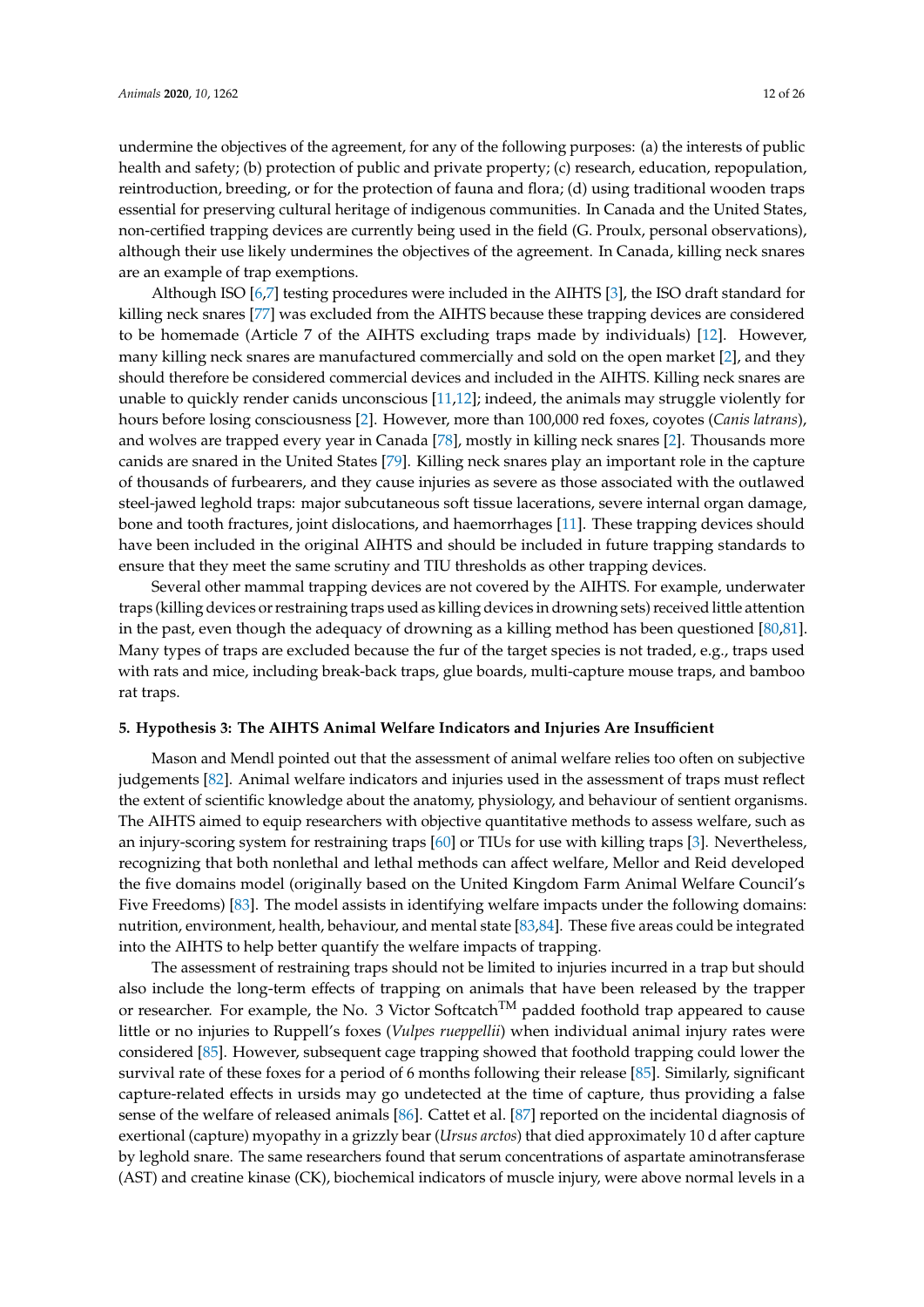higher proportion of apparently uninjured grizzly bears and black bears (*U. americanus*) captured in leghold snares than those captured by helicopter darting or by barrel trap [\[86\]](#page-23-2). In addition, the rate of movements made by bears decreased below mean normal rate immediately after capture and then returned to normal only 3–6 weeks after release [\[86\]](#page-23-2). Researchers determined that grey wolves (*Canis lupus*) captured in foothold traps and cable restraint devices (modified neck snares with a stop to avoid asphyxiation) restricted their activity and movement patterns for 8–10 d following capture [\[88\]](#page-23-4). Such behavioural changes could have significant impacts on the reproduction performance and survival (e.g., by not securing their minimum daily food intake or maintaining the integrity of their territory) of animals that were recently captured.

In the case of restraining devices, physiological investigations (e.g., analysis of blood collected from captured animals in compound tests or when retrieving animals in field tests) may provide researchers with a better understanding of the general condition of trapped animals and be used to validate conclusions reached using injury-scoring systems [\[89\]](#page-23-5). It is possible that assessments based entirely on physical injuries may not be adequate to assess particular trapping devices [\[60\]](#page-22-1). In this regard, persistent changes in the hematology and serum biochemistry of grizzly bears have been shown to be directly related to the number of times a bear was captured by leghold snare and the time interval between sequential captures [\[90\]](#page-23-6). Physiological investigations (e.g., stress/glucocorticoid assessments) may assist in the selection of trapping devices for a specific conservation program [\[60\]](#page-22-1). The AIHTS recognized the need to study behavioural and physiological changes during and after trapping. Twenty years later, however, there are no acceptance criteria in place.

The AIHTS identify self-mutilation, excessive immobility, and unresponsiveness as behavioural indicators of poor welfare. This list of indicators is clearly inadequate to assess the welfare of restrained animals. Signs of distress may include vocalization, carnivores feeding on plant material because they are dehydrated or hungry, the posture of the animals from the beginning to the end of the capture period, and changes in the alertness of animals at sunrise or sunset or when other animals pass by, etc. [\[2\]](#page-19-1). Behavioural changes may be investigated during compound tests, or in the field, using recordings with video cameras [\[2,](#page-19-1)[29\]](#page-20-16).

Whereas a long-term effect of live trapping on released animals might be expected, the impact of killing devices on animals which escape must also be taken into consideration when assessing traps. For example, killing neck snares do not quickly render canids unconscious [\[12\]](#page-20-1), and when neck-snared canids escape, they usually die from infection and/or starvation hours or days after escaping [\[2\]](#page-19-1). The probability of animals escaping from killing traps needs to be assessed as part of any approval process.

#### **6. Hypothesis 4: The AIHTS Testing Procedures Are Neither Thorough Nor Transparent**

All trapping devices that successfully passed mechanical evaluations, approach tests, and compound tests in the Canadian research program were also successful in field tests [\[36,](#page-21-1)[45,](#page-21-10)[46\]](#page-21-12). This stepwise approach (Table [1\)](#page-5-0) ensured that traps would be properly tested and the number of animals used in tests would be minimized. Nevertheless, it was necessary to use some animals in compound tests to assess traps and determine pathological changes that are associated with specific strikes in vital regions. Such information cannot be obtained without the use of animals. For example, by comparing strike locations and lesions induced by the trap for compound- and field-caught American martens, it was possible to make strong inferences with respect to the welfare of field-trapped animals. In the absence of background data on traps from compound studies, it would have been nearly impossible to assess the probable TIUs using field-caught animals, except in cases where there were massive cranial fractures [\[36](#page-21-1)[,91\]](#page-23-7).

The AIHTS allow for the use of other scientifically proven methods as a substitute for the testing procedures reported in Table [1.](#page-5-0) Several trapping devices have been certified by the Canadian fur industry [\[92\]](#page-23-8) on the basis of the AIHTS, using computer programs that allegedly replicate the interaction of a particular species with a computer-drawn trap, thus minimizing the number of live animals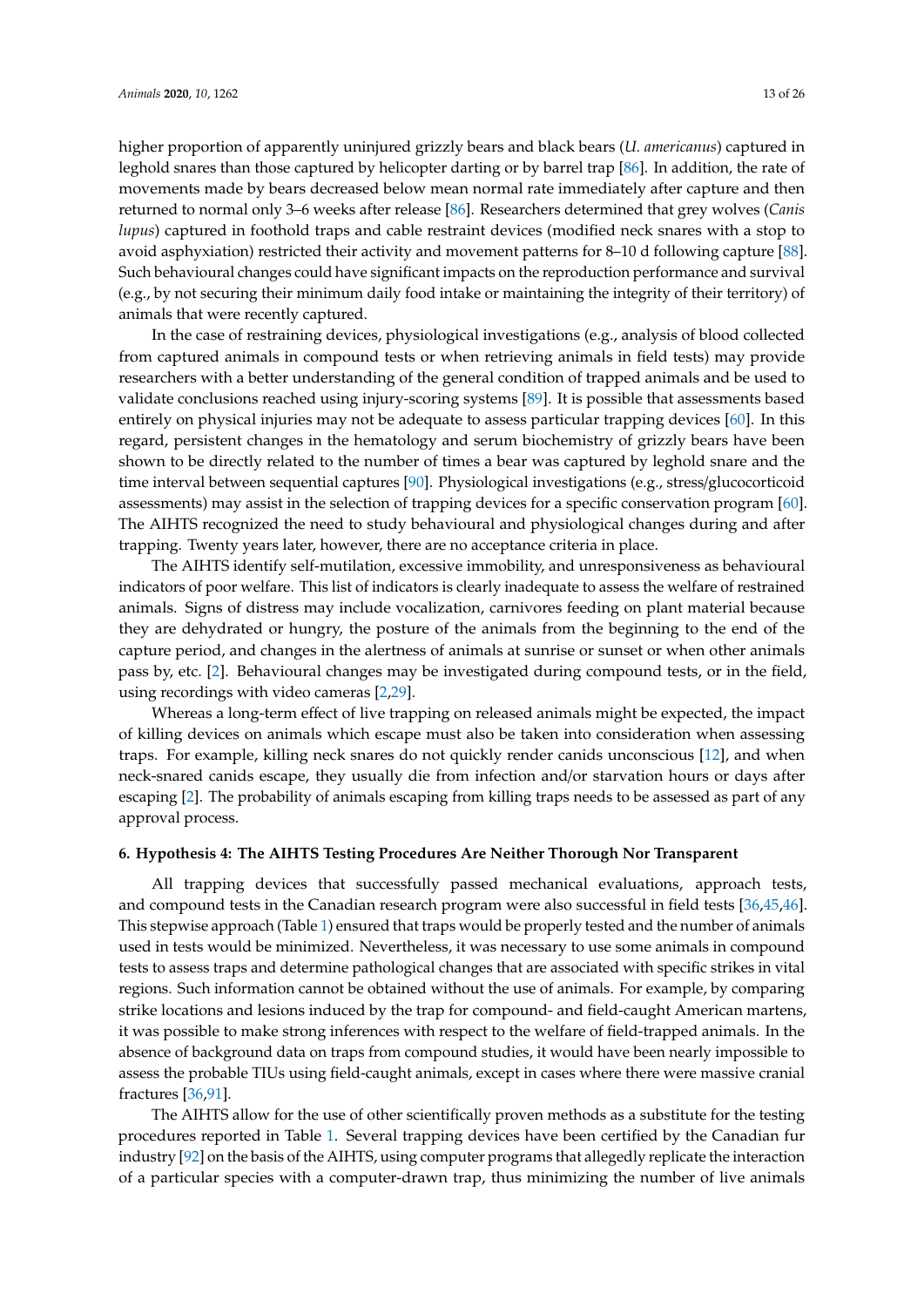required for the assessment [\[93\]](#page-23-9). However, there are no peer-reviewed scientific publications on computer-certified traps. Predicting how animals approach traps varies among species and between trap models and can be accurate only after many hours of behavioural observations, as was documented during the development of traps for American martens [\[30\]](#page-20-17) and fishers [\[94\]](#page-23-10). For example, Proulx and Barrett [\[44\]](#page-21-9) showed that fishers can escape from a lateral head strike by twisting their head while pulling out of the trap at firing time. In addition, they found that only dorsoventral head strikes were successful if the trap could generate both a large impact momentum and a large clamping force. Without compound evaluations with live animals, computer analysts would not have been able to predict the fisher's head twisting behaviour. In other words, a trapper could have used computer-certified trap models on a trapline and surmised that all head strikes were successful in quickly rendering fishers unconscious, whereas, in reality, some may have escaped with head injuries. Likewise, a series of compound tests showed that a narrow mousetrap with a striking bar powered by a coil spring could not render red squirrels irreversibly unconscious within a pre-determined time period. The manufacturer recommended setting the trap perpendicular to a pole on the expectation that a squirrel running up the pole would step on the trigger laid over the pole and would be struck by the striking bar. However, compound tests showed that the trap could not consistently strike red squirrels in vital regions because of the rapid movements made by the animals around the time that the trap was triggered. During a series of approach tests, the trap and its set were modified to bring the animals to a full stop at firing time when the trap was triggered. The trap, baited with a pine cone and equipped with side wings, then properly positioned squirrels for a head strike [\[47\]](#page-21-14). The pine cone must be small and placed between the tips of the trigger prongs in order to force the animals to keep their heads low and away from the coil spring, thus allowing for more powerful head strikes. The peculiarities of American red squirrel behaviour when encountering the trap could not have been identified with computer assessments. Tests involving live animals were necessary. Therefore, if computer-generated assessments must be used, information about the frequency of strikes in vital regions and the nature of pathological changes associated with strikes must be gathered in compound tests before allowing traps to be field tested.

All findings, but particularly those related to computer-generated assessments, must be published (preferably in peer-reviewed journals) to allow members of the scientific community to evaluate protocols and findings. This is also true for traps included in the best management practices of the USA, for which data on animal welfare, injuries, and TIUs are scarce or nonexistent (G. Proulx and T. Serfass, conclusion based on a search of documents). In the past, concerns regarding the reliability of research outcomes have led biomedical scientists to request that findings be reported in publications that include hypothesis generation, experimental design, control and execution, statistical analysis, discussion, and conclusion [\[95](#page-23-11)[,96\]](#page-23-12). The same is required for research and assessments that lead to the certification of traps that may have significant impacts on the welfare of captured animals. For example, 25 peer-reviewed scientific papers, plus conference proceedings and technical reports, were published on the 1985–1993 findings of the Canadian research program [\[10](#page-19-9)[,60\]](#page-22-1). In contrast, as far as we know, no peer-reviewed or technical reports were made available to the scientific community and the public on >190 traps certified by the Fur Institute of Canada [\[92\]](#page-23-8) using the AIHTS. Trap assessment and development needs to be transparent, and no "certified" trap should be released without the publication of the findings.

## **7. Hypothesis 5: The AIHTS Protocols for the Use of Certified Traps Are Inadequate**

It is not sufficient to identify restraining traps that can hold animals with little injury or killing traps that can render animals unconscious quickly. Trap assessment must also include trap components and sets, as well as handling methods [\[10](#page-19-9)[,97\]](#page-23-13). For example, when assessing the ability of the C120 Magnum rotating-jaw trap to render American martens irreversibly unconscious in ≤3 min, in enclosures and on traplines, researchers used a specific four-prong trigger and a cubby box set [\[34,](#page-20-21)[36\]](#page-21-1) (Figure [1\)](#page-14-0). However, when equipping this trap with a different four-prong trigger, the trap did not properly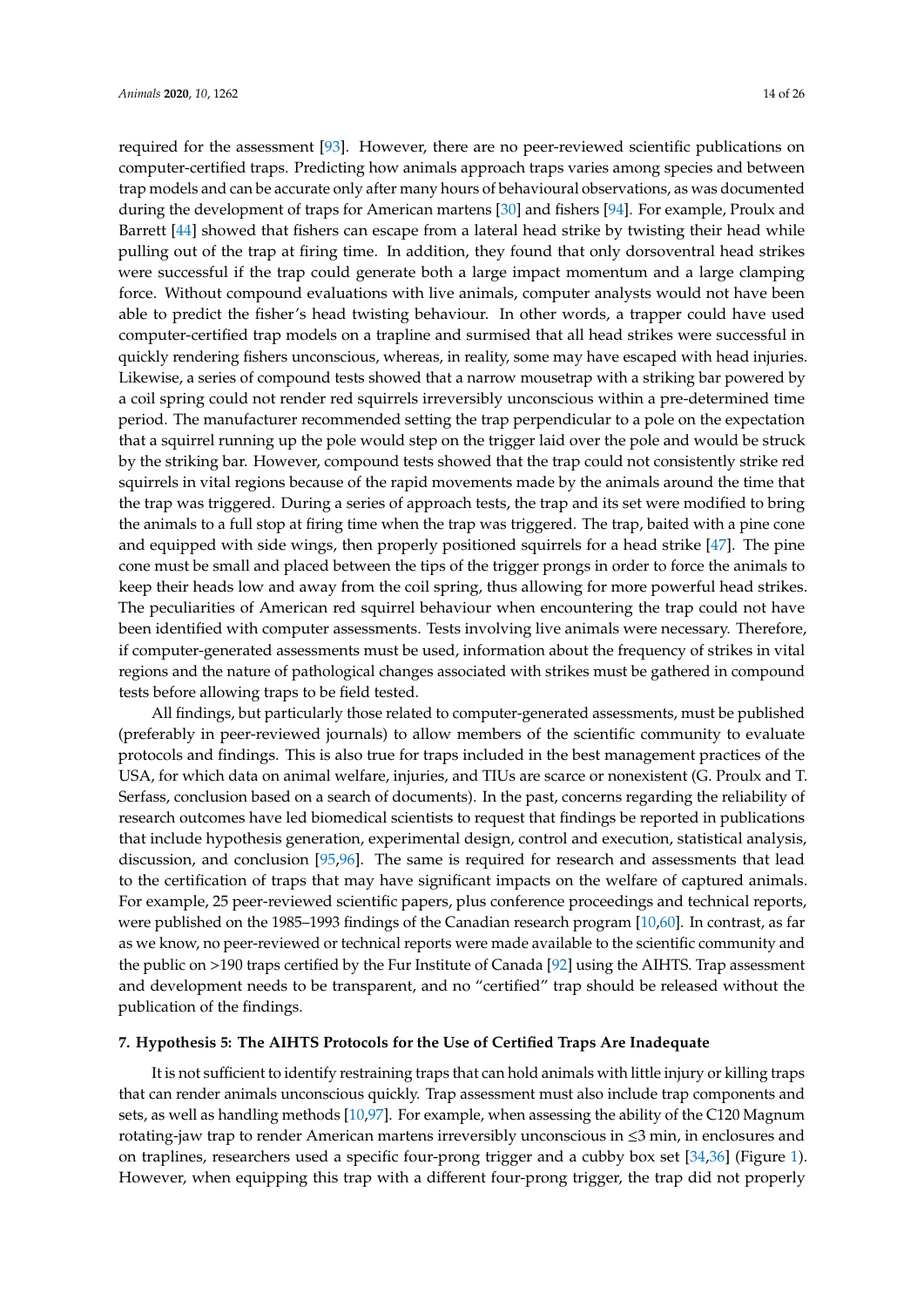strike animals in the head [\[34\]](#page-20-21) and was not as capture-efficient [\[98\]](#page-23-14). Some trapping organizations now recognize that, in order to meet welfare objectives, traps must be equipped with specific triggers and set as in the assessment and development of the traps [\[99\]](#page-23-15). Manufacturers must recommend the triggers and sets that are specifically associated with the assessment of traps [\[10\]](#page-19-9), and these should not be modified, as has often been observed, by trappers [\[100\]](#page-23-16).

<span id="page-14-0"></span>

**Figure 1.** The ability of the C120 Magnum rotating-jaw trap to render American martens irreversibly unconscious in  $\leq$ 3 min in compounds [\[34\]](#page-20-21) and on traplines [\[36\]](#page-21-1) was tested with a four-prong trigger and a specific cubby box (**a**) [\[60\]](#page-22-1). The trigger has two short centre prongs to properly position the animals in the traps and ensure a strike in vital regions [\[60\]](#page-22-1). When the original trigger was replaced with a four-long-prong trigger (**b**), the trap did not properly strike animals in the head [\[34\]](#page-20-21) and was not as capture-efficient [\[98\]](#page-23-14).

Trap components and sets should be considered as inherent elements of certified traps. They must be included in the certification of traps, and certified traps should not be sold, used, or equipped with components that differ from those used during the assessment. Indeed, when regulated spring traps are tested by the Animal and Plant Health Agency in the UK, they are tested in the set and housings, for which the manufacturer seeks approval. When approval is granted, it is dependent on specific conditions being met, e.g., regarding set or housing (S. Baker, personal notes).

# **8. Hypothesis 6: The AIHTS Procedures for the Handling and Dispatching of Animals Are Nonexistent**

#### *8.1. Animal Handling and Dispatching*

The AIHTS does not address animal handling and dispatching. Many trappers promote professionalism in their trade and truly aim to minimize pain and suffering in captured animals [\[101](#page-23-17)[,102\]](#page-23-18). Additionally, there are several examples of trappers whose actions to release non-target animals from their restraining traps exceed expectations [\[103\]](#page-23-19). However, too many trapper forums and pest control websites still suggest methods to kill trapped animals that are inappropriate, such as stunning with a stick and kneeling/stomping on the animal's chest, strangulating with a loop at the end of a pole [\[104\]](#page-24-0), or drowning [\[105\]](#page-24-1). Trappers also use small firearms, but they may shoot wolverines, wolves, and lynx in the chest to minimize damage to the pelt (and facilitate skinning) and protect the valuable skull [\[106\]](#page-24-2). Such methods diverge from methods that are recognized to minimize pain and distress.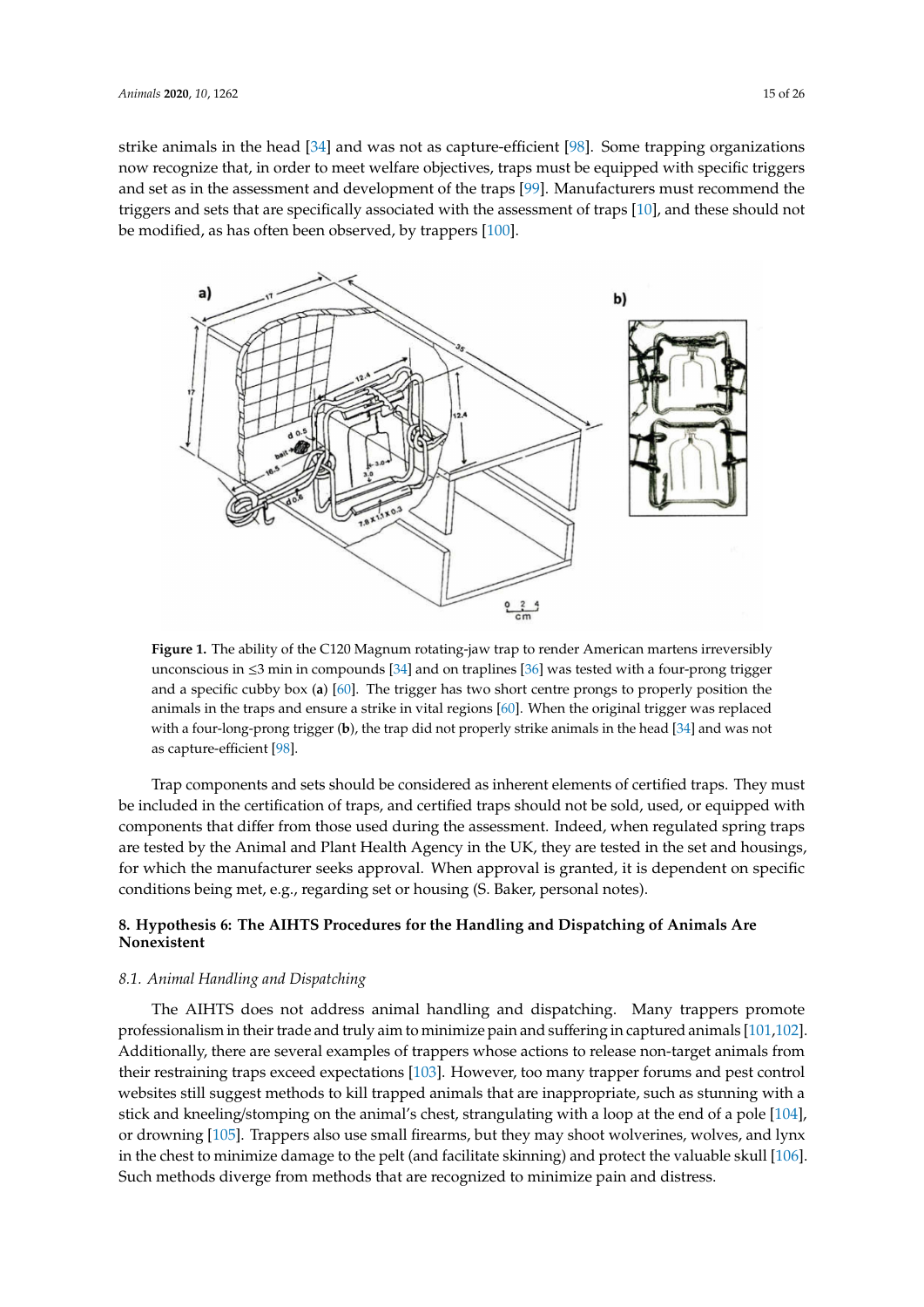There are many techniques for the appropriate handling and release of restrained animals [\[10](#page-19-9)[,107\]](#page-24-3). When animals are still alive in killing traps, or in distress in restraining traps, handlers may euthanize animals <1 kg body weight with a blow to the head and larger ones with a gunshot to the head [\[10](#page-19-9)[,108\]](#page-24-4). If animals can be sedated or anaesthetized, barbiturates and penetrating captive bolts may then be used [\[10](#page-19-9)[,109\]](#page-24-5). Specific drugs and methods exist to kill animals [\[10,](#page-19-9)[108\]](#page-24-4), and some of them can be used in conjunction with sedatives or anaesthetics to minimize distress to captured animals while increasing handler safety. Appropriate animal handling and dispatching methods must be included in mammal trapping standards to ensure the welfare of animals and handlers. Without the proper handling of animals, there would be little point in improving traps.

#### *8.2. Trap Visit Intervals*

The AIHTS specify that, in field tests, traps should be checked daily. This means that the checking period could exceed 24 h if a trap is set or checked on the morning of one day and rechecked in the afternoon or evening of the following day [\[15\]](#page-20-4). Trap visitation rate is a fundamental factor in ensuring that certified traps and sets operate effectively. A recent review of legal trap-checking time periods showed that, in both Canada and the United States, checking times for restraining traps were usually once every 24 h [\[15\]](#page-20-4); in the real world, however, checking times often exceed such intervals (G. Proulx and T. Serfass, personal observations). The American Society of Mammalogists recommends that restraining traps for nocturnal species should be set before dusk and checked as soon as possible after dawn, while restraining traps for diurnal species should be set at dawn or early morning and checked every few hours in warm weather [\[56\]](#page-21-21). However, since some animals may injure themselves soon after capture [\[29\]](#page-20-16), restraining traps should be visited at short time intervals and, ideally, as soon as possible following capture. This is particularly true for restraining snares, which are highly promoted in the USA, even though comprehensive field research on breakaway devices to protect non-target species is lacking [\[110\]](#page-24-6). In this regard, trap alarms can be used to alert handlers by mobile phone that a set trap has been triggered [\[111,](#page-24-7)[112\]](#page-24-8). We realize that fur trappers' views on trapping may differ from those of wildlife professionals [\[113,](#page-24-9)[114\]](#page-24-10). However, from an animal welfare point of view, the end result of long trap visit intervals by researchers or fur trappers is the same, i.e., animals suffer. Therefore, the expectations of standards for trappers should aim to match those for scientific researchers.

Species vary in how well they cope with being held in restraining traps. For example, European moles (*Talpa europaea*) have a high metabolic rate and may die if left for long periods without food, and so it has been recommended that live mole traps should be checked at least every 4 h [\[115\]](#page-24-11). Restraining traps and killing traps should each be certified for a certain frequency of trap-checking, and checking time intervals may need to be species-specific, depending on the trap and its intended use.

There are no legal requirements to check killing traps and snares in most Canadian provinces and territories [\[15\]](#page-20-4). In the UK, there is no specified legal requirement to check any killing or restraining trap, apart from kill-traps for leporids (rabbits and hares), snares (used for foxes and rabbits), and Larsen traps (used for catching corvids under General License), which each need to be checked once every 24 h. An offence may be committed, however, under the UK Animal Welfare Act 2006, if an animal in a trap is caused "unnecessary suffering" [\[116\]](#page-24-12). In the United States, in nearly 35% of jurisdictions, legal checking times for killing traps and snares exceed 24 h. In approximately 55% of American states, legal checking time intervals for submersed killing devices exceed 36 h [\[15\]](#page-20-4). Acceptable welfare performance of traps should be tied to trap-checking time intervals, e.g., 12 h for live-traps and 24 h (but preferably 12 h) for killing traps [\[15\]](#page-20-4). Currently, the AIHTS criteria for the use of certified traps in the field are therefore incomplete.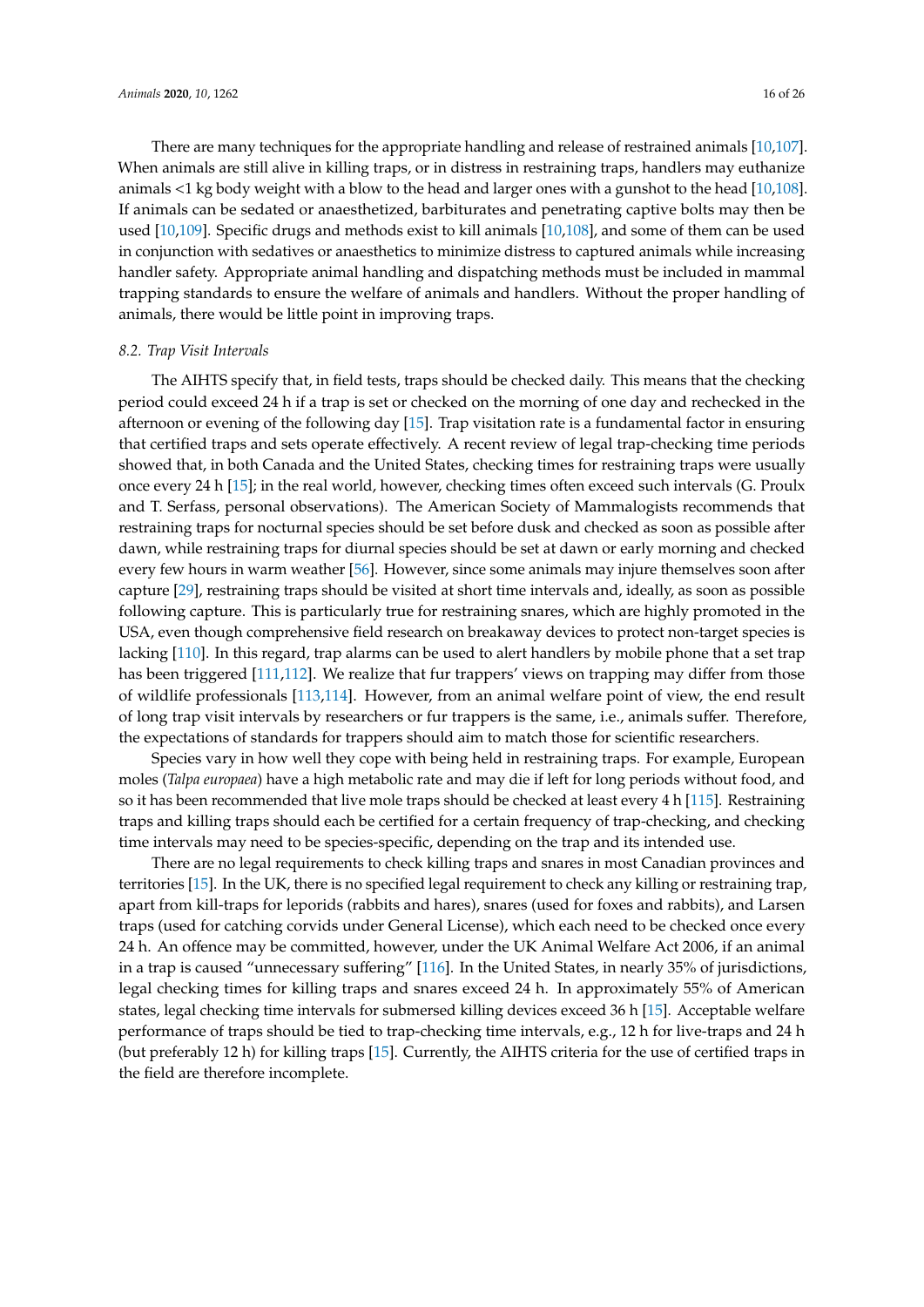# **9. Hypothesis 7: The AIHTS Criteria to Assess Trap E**ffi**ciency and Species Selectivity Are Inappropriate**

#### *9.1. Capture E*ffi*ciency*

Although capture efficiency is regarded as the most important trap characteristic by trappers [\[35,](#page-21-0)[117\]](#page-24-13), the AIHTS does not address this aspect of trapping in detail. However, the ability of traps to capture target species, without the risk of escapes, is an important aspect of animal welfare. An injured animal escaping from a trap will suffer and possibly experience a long and painful death. The efficiency of a trap to hold captured animals should therefore be considered in the assessment of traps.

In 1999, however, ISO included protocols to assess the ability of traps to capture target animals in the field by recording the number of target animals caught by test traps and control traps (i.e., traps most popular among trappers, which may vary among regions). For example, because the experimental C120 Magnum rotating-jaw trap for American martens met the threshold level of acceptance in compound tests [\[34\]](#page-20-21), it was tested on two traplines against control traps selected by the trappers [\[36\]](#page-21-1). Trappers selected all control traps and their sets. On the first trapline, control traps were factory-made Conibear 120, 126, and 160 rotating-jaw traps on a running (leaning) pole set. On the second trapline, control traps were the No. 3 coilspring and No. 4 longspring traps, placed in the entrance of a cubby box on a pole set. The number of C120 Magnum and control traps was the same on each trapline, and all traps were baited with beaver meat. For each target and non-target animal captured, a detailed set of measurements regarding trap placement on the animal, signs of struggle, oral or anal discharge, and pelt damage were recorded [\[36\]](#page-21-1).

Many factors that affect trap efficiency, such as trap type, trap set, bait and lure, number of traps per unit area, and visitation rate, may be standardized in tests. Others are more difficult to standardize, such as trappers' experience and trap use learning curve and environmental conditions [\[35\]](#page-21-0), and these may bias the assessment of trap efficiency. Furthermore, the ISO [\[6,](#page-19-5)[7\]](#page-19-6) protocol does not account for the fact that the species assemblage and relative species abundance in test areas may vary among regions, and some abundant non-target species in a particular region may be more attracted to test traps than control traps, and vice versa, thus biasing the true assessment of capture efficiency. The results of a comparison of two trap types in one area cannot simply be extrapolated elsewhere.

In the past, some traps which were independently approved on welfare grounds in various research programs have been hastily and incorrectly rejected because of efficiency concerns (compare [\[118,](#page-24-14)[119\]](#page-24-15) and [\[120,](#page-24-16)[121\]](#page-24-17)). The ISO standards do not specify an acceptable percentage of efficiency [\[6](#page-19-5)[,7\]](#page-19-6). However, the Canadian General Standards Board stipulated that the efficiency of a test trap must be at least 80% of the efficiency of a control trap [\[122\]](#page-24-18). Knowing that a control trap may vary in efficiency from one trapline to another, among years, and between trappers, and after considering all the above-listed factors that impact on capture success, this efficiency standard appears to be rather arbitrary [\[35\]](#page-21-0). It is also misleading because the acceptance level of capture efficiency may decrease over time. For example, an experimental trap  $T_1$  will be accepted if it meets 80% of the capture efficiency of a control trap  $T_2$ . The newly accepted trap  $T_1$  could become a control trap in future assessments, and a new experimental trap  $T_3$  would have to meet 80% of the capture efficiency of  $T_1$ , i.e., 64% of the capture efficiency of the original control trap  $T_2$ . This compound decrease in capture efficiency could lead to the acceptance of traps that are not suitable to capture a particular species. We believe that field testing must be conducted at the regional level, ideally with known population densities for the target species [\[123\]](#page-24-19) and with a series of trappers, in order to ensure that traps are successful at capturing target species without impacting on non-target species, particularly those at risk. This leads us to the subject of trap selectivity.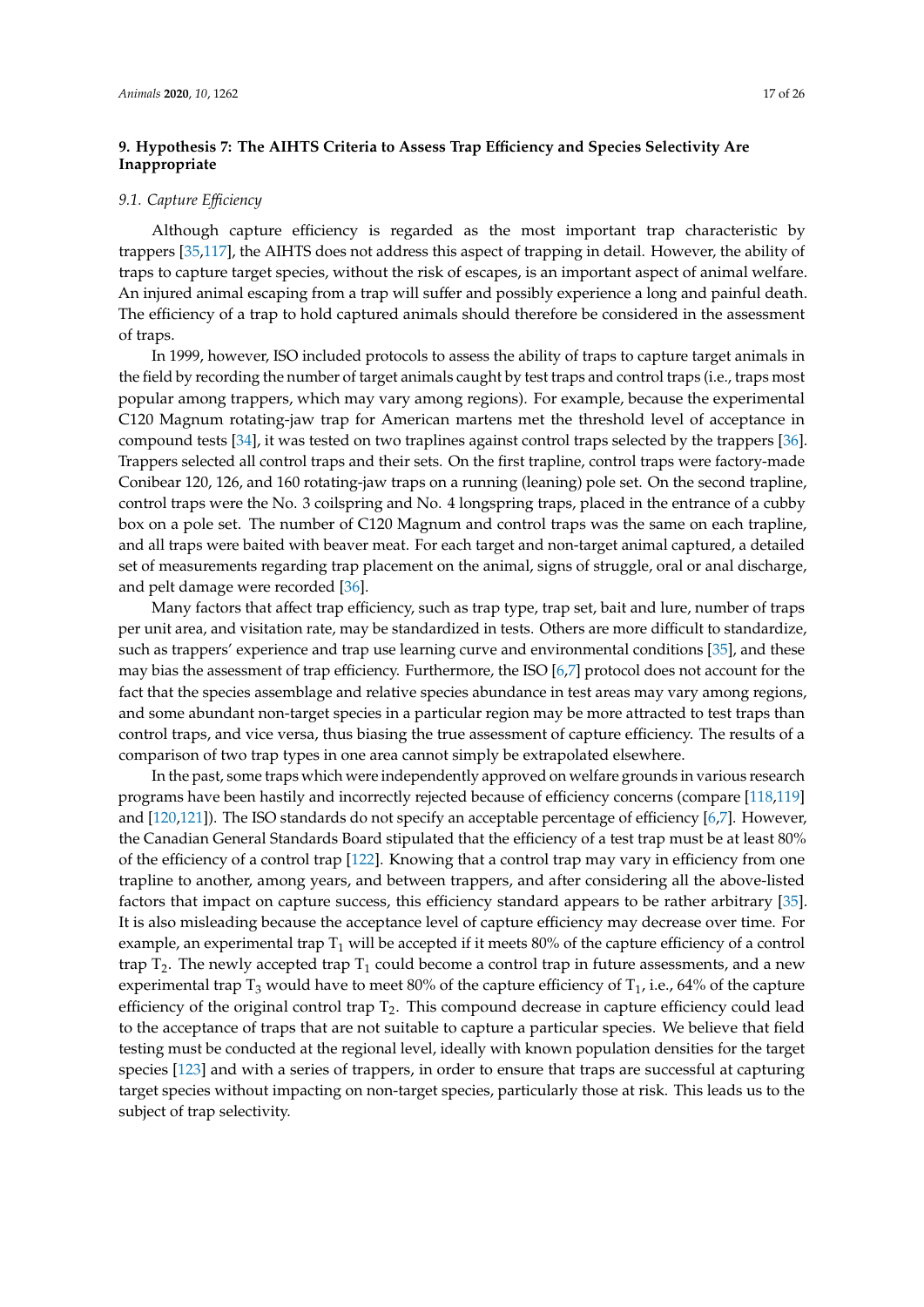#### *9.2. Species Selectivity*

Although the AIHTS suggest that field testing of traps should include an assessment of trap selectivity (ability to capture members of the target species over members of non-target species), they provide no guidance on how this should be done [\[3\]](#page-19-2). However, when traps are not selective and capture individuals of non-target species, they may cause pain, distress, or death, and non-target animals may be handicapped for life after being captured in a trap set for another species. Use of unselective traps can also harm vulnerable populations of non-target species.

The ISO guidelines provide guidance on testing trap selectivity. The stated principle is to evaluate, in the field, the capability of a trap to capture target rather than non-target animals by recording the number of each that is captured by the test trap and by a control trap [\[6,](#page-19-5)[7\]](#page-19-6). Virgós et al. [\[13\]](#page-20-2) reviewed these guidelines and found them inadequate because (1) the ISO definition of selectivity does not account for the relative abundance of target and non-target species and does not therefore meaningfully reflect selectivity; (2) the guidelines' methodology at best quantifies the relative selectivity of one trap against another, which is of limited use unless the control trap is known to have an acceptable level of absolute selectivity for the target species; (3) as with capture efficiency, information on relative trap selectivity cannot simply be extrapolated elsewhere, unless species assemblage and relative species abundances are consistent. The ISO definition of trap selectivity in effect provides only a simple capture proportion and therefore does not represent trap selectivity [\[13\]](#page-20-2). The impact of this is that authorities may, on the basis of ISO selectivity tests, inadvertently grant legal approval for the use of traps that are non-selective. This was the case in Spain, where the use of traditional snares that were allegedly selective for red foxes [\[124\]](#page-24-20) accounted for the largest proportion of recorded mortality of the most endangered Iberian predator, the Iberian lynx (*Lynx pardinus*) [\[125](#page-24-21)[,126\]](#page-24-22). In Canada, the use of killing neck snares aimed at killing various wild canids commonly leads to the deaths of many ungulates and carnivores, including species at risk, such as the grizzly bear and the woodland caribou (*Rangifer tarandus*) in Alberta, the wolverine in Quebec, and the lynx in Nova Scotia, [\[2](#page-19-1)[,12\]](#page-20-1). Across Canada, domestic dogs (*Canis lupus familiaris*) are also found dead in neck snares set near private land [\[2\]](#page-19-1). In the UK, human runners have become entangled in restraining snares set for foxes [\[127\]](#page-24-23).

Tested traps should be assessed with sets that are highly selective [\[44,](#page-21-9)[123\]](#page-24-19). Trail sets, where a trap is laid across an animal's path, are often used with restraining traps and killing neck snares or with small killing traps for species such as muskrats (*Ondatra zibethicus*). These sets are not selective and should not be considered in the development of acceptable traps.

## **10. Discussion**

The development of the original international humane trapping standards (AIHTS) lasted nearly two decades, and discussions among countries and committees often focused on the maintenance of industrial activities such as furbearer trapping and the transformation of pelts into garments [\[37](#page-21-2)[,128\]](#page-24-24). Furthermore, discussions were often re-directed by factions concerned only with animal rights and the abolishment of all trapping activities [\[128\]](#page-24-24). Conversely, some participants did not want to implement any restrictive standard and requested that standards be representative of trapping technology currently available on the market [\[37\]](#page-21-2). Therefore, the main purpose of these international standards, i.e., to minimize animal welfare impacts, was not always at the forefront of discussions. In addition, the implementation of state-of-the-art trap technology was continuously challenged by country representatives with diverse definitions of "humaneness" [\[37\]](#page-21-2). Not surprisingly, the resulting standards were even then incomplete, did not represent state-of-the-art technology, and were largely aimed at pleasing interest groups [\[37\]](#page-21-2). Nevertheless, they were a step towards the use of certified traps, and they improved communication and facilitated trade [\[3\]](#page-19-2).

All the hypotheses that we formulated proved to be correct. Moreover, based on our review of the AIHTS, we believe that it is clear that mammal trapping standards need to be revisited to (1) include all trapped mammal species regardless of the reason for which they are captured; (2) implement state-of-the-art trapping technology, lower TIU thresholds for killing traps, and include all trapping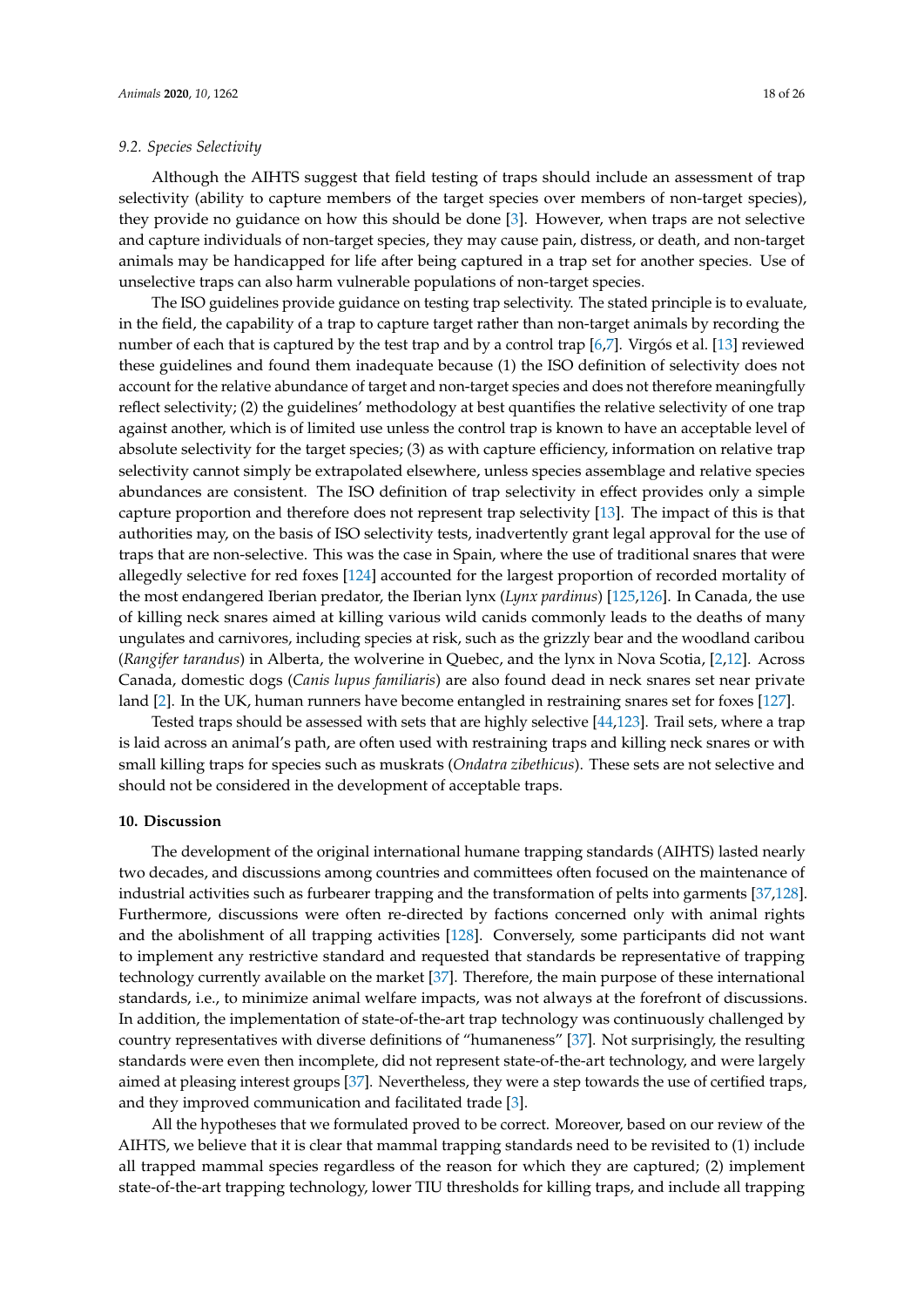devices and methods in current use; (3) expand on animal welfare indicators and injuries to detect poor animal welfare in animals captured in restraining traps; (4) improve trap testing procedures; (5) develop protocols on how to use certified traps and sets in the field; (6) develop protocols for the handling and dispatching of captured animals; (7) develop protocols to assess capture efficiency and species selectivity.

Over the last 20 years, countless datasets have been collected on the impact of trapping on animal welfare [\[10\]](#page-19-9), trap selectivity and the impact of trapping on the persistence of animal populations [\[13](#page-20-2)[,15\]](#page-20-4), and the ethics of wildlife professionals and managers with respect to mammal trapping [\[2](#page-19-1)[,9](#page-19-8)[,10](#page-19-9)[,72](#page-22-12)[,97\]](#page-23-13). The development of better trapping standards should not require another 20 years due to a lack of definitions, a poor understanding of trapping research and development technology, or conceptual views about human–wildlife relationships. The maintenance of outdated standards and delays in implementing state-of-the-art technology simply perpetuate animal pain and suffering on an enormous scale.

Russel and Bursch's "3Rs" principle should be applied to the use of animals in trap assessment [\[37\]](#page-21-2); this is already the case, for example, in the UK, where tests are abandoned as it becomes apparent that the threshold TIU for the approval of a particular trap cannot be met (S. Baker, personal notes). Recognized protocols for trap assessment, including referring to long-term physiological and behavioural datasets, exist and can be used to improve mammal trapping standards [\[10](#page-19-9)[,84,](#page-23-0)[129\]](#page-25-0). Mechanical evaluation must be used to assess the potential of traps and reduce the number of animals used in trap assessment [\[10\]](#page-19-9). If a trap developed and/or marketed by an inventor or a corporation that meets acceptance criteria is being copied (e.g., in terms of its dimensions and materials) by another company, the replicate could be evaluated mechanically to avoid using more animals in tests. Likewise, acceptable traps lose their power over time and should be replaced when their impact momentum and clamping forces fall below an acceptable level. The life expectancy of traps could be determined with a waveform analyzer [\[130\]](#page-25-1), and traps that fail to meet the necessary energy levels could be refurbished with new springs or discarded.

Compound tests with animals are necessary to ensure that the majority of animals are properly captured and to avoid the possibility of hundreds, or even thousands, of animals suffering on traplines during field tests or subsequent use. Field tests are essential to further test conclusions reached in compound tests [\[10\]](#page-19-9). All trap tests and results should be published and made available for public scrutiny and scientific peer review.

Taking into consideration the concerns of environmental and conservation advocacy groups, trade organizations, and government socio-economic objectives, a committee of international professionals (i.e., wildlife biologists and veterinarians) [\[131\]](#page-25-2) with extensive experience in the capture of mammals and animal welfare would be able to produce new standards within 1–2 years. However, the main focus must be on animal welfare and capture efficiency and selectivity. Trap testing with the new standards must be carried out by recognized authorities who are totally independent of trade organizations (e.g., pelt market, trapping organizations, inventors). However, the costs associated with the development of new standards, the development of traps meeting these standards, and the implementation of the standards in the field (see below) should be covered by trap manufacturers and retailers, fur buyers and retailers, government agencies, and "user-pay" levies, where trappers and pest controllers pay an extra fee when purchasing trapping licenses, traps, and guns [\[132\]](#page-25-3).

Undue delays in the implementation of standards [\[16,](#page-20-5)[50,](#page-21-15)[133\]](#page-25-4) must be eliminated, and the implementation of the standards must be enforced at all levels, e.g., trapping supply markets including e-commerce businesses, traplines, and fur markets. Only effective trapping systems (i.e., traps with their trigger and set) will be used in the field if trap markets, traplines, and fur buyers are closely monitored by recognized agencies. Trappers and researchers need to be trained in certified trapping methods by individuals who understand trapping standards and animal welfare; online video teaching would be a valuable option. Traps need to be individually identified (e.g., registration number, telephone number, etc.) and dated to determine if they need to be refurbished or discarded. All captures (target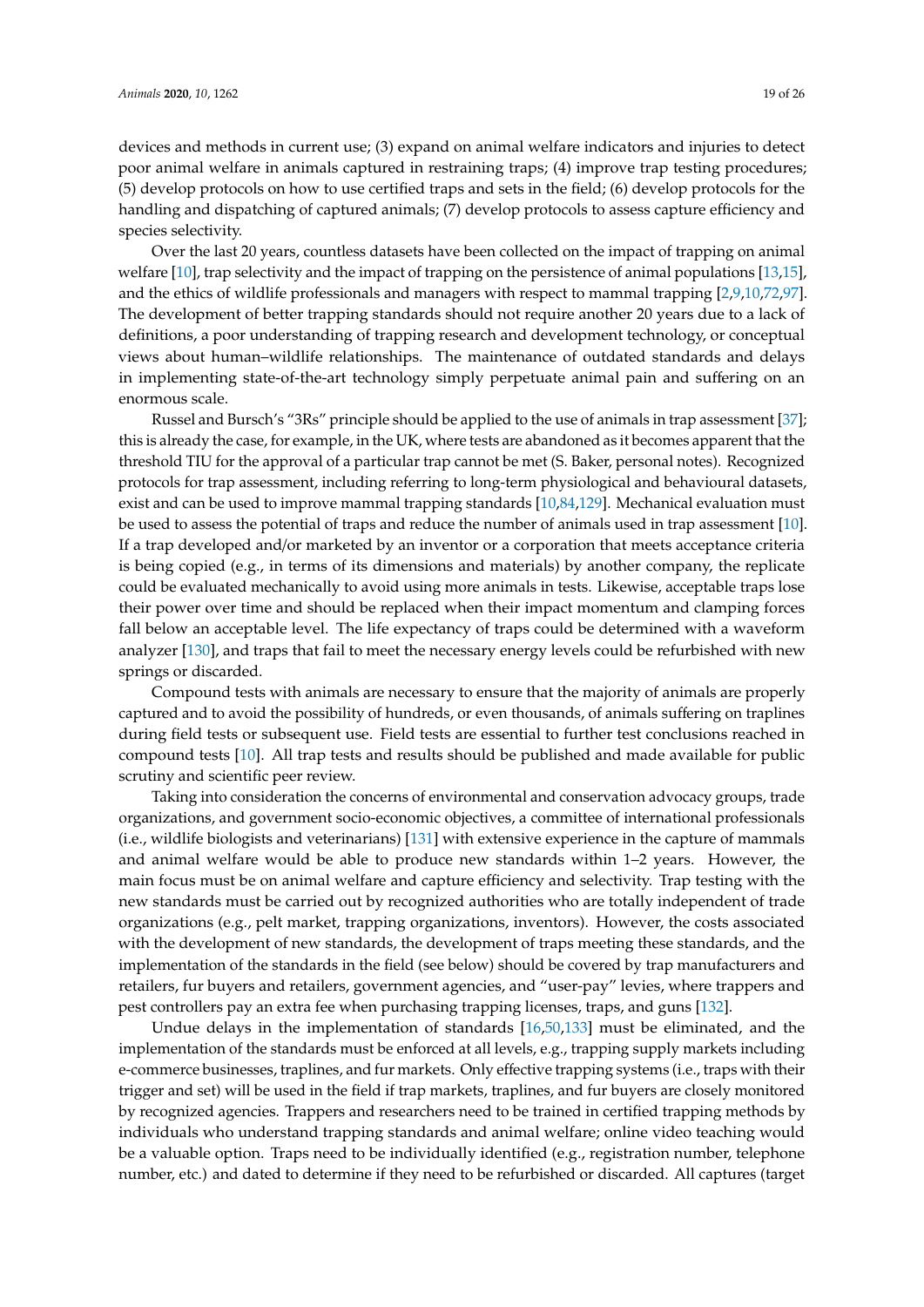and non-target) must be reported to the relevant authorities, and field inspections must be conducted by independent agencies which report to the committee in charge of the new trapping standards and signed agreement. New improved standards need to be widely implemented in all signatory countries, and the rule of law should be properly enforced.

We hope that this review will encourage animal welfare and conservation experts to (1) recruit leaders in trapping research and development to establish a committee that will oversee the elaboration of state-of-the art international mammal trapping standards for the 21st century; (2) approach the AIHTS signatory countries to agree to a review of standards to improve animal welfare and trap efficiency and selectivity; (3) implement a time-efficient schedule to redraft standards, test traps according to new standards, refurbish or produce new traps, teach trappers and researchers about the new standards, and establish an implementation program to enforce the new standards.

### **11. Conclusions**

<span id="page-19-13"></span>Our review of the AIHTS showed that (1) the list of mammal species included in the AIHTS is incomplete; (2) the AIHTS have relatively low animal welfare performance thresholds of killing-trap acceptance, and do not reflect state-of-the-art trapping technology; (3) the AIHTS animal welfare indicators and injuries for restraining traps are insufficient; (4) the AIHTS testing procedures are neither thorough nor transparent; (5) the AIHTS protocols for the use of certified traps are inadequate; (6) the AIHTS procedures for the handling and dispatching of animals are nonexistent; (7) the AIHTS criteria to assess trap capture efficiency and species selectivity are inappropriate. The AIHTS trapping standards must be updated to improve animal welfare, and trap efficiency and selectivity.

<span id="page-19-11"></span>**Author Contributions:** All authors (G.P., M.C., T.L.S., S.E.B.) contributed equally to this manuscript. All authors have read and agreed to the published version of the manuscript.

<span id="page-19-12"></span>**Funding:** This research received no external funding.

**Acknowledgments:** We thank Bruce Warburton and two anonymous referees for their comments on an earlier version of this manuscript.

**Conflicts of Interest:** The authors declare no conflict of interest.

#### <span id="page-19-10"></span>**References**

- <span id="page-19-0"></span>1. Barrett, M.W.; Proulx, G.; Jotham, N. Wild fur industry under challenge–the Canadian response. *Trans. North Am. Wildl. Nat. Resour. Conf.* **1988**, *53*, 180–190.
- <span id="page-19-1"></span>2. Proulx, G. *Intolerable Cruelty—The Truth behind Killing Neck Snares and Strychnine*; Alpha Wildlife Publications: Sherwood Park, AB, Canada, 2018.
- <span id="page-19-2"></span>3. ECGCGRF (European Community, Government of Canada, and Government of the Russian Federation). Agreement on international humane trapping standards. *O*ff*. J. Eur. Communities* **1997**, *42*, 43–57.
- <span id="page-19-3"></span>4. Anonymous. International agreement in the form of an agreed minute between the European Community and the United States of America on humane trapping standards. *O*ff*. J. Eur. Communities* **1998**, *L219*, 26–37.
- <span id="page-19-4"></span>5. Harrop, S.R. The agreements on international humane trapping standards—Background, critique and the texts. *J. Int. Wildl. Law Policy* **1998**, *1*, 387–394. [\[CrossRef\]](http://dx.doi.org/10.1080/13880299809353908)
- <span id="page-19-5"></span>6. ISO 10990-4. Part 4: Methods for testing killing trap systems used on land and underwater. In *Animal (Mammal) Traps*; International Organization for Standardization: Geneva, Switzerland, 1999.
- <span id="page-19-6"></span>7. ISO 10990-5. Part 5: Methods for testing restraining traps. In *Animal (Mammal) Traps*; International Organization for Standardization: Geneva, Switzerland, 1999.
- <span id="page-19-7"></span>8. Talling, J.C.; Inglis, I.R. Improvements to Trapping Standards. DG ENV. 2009. Available online: [http:](http://ec.europa.eu/environment/biodiversity/animal_welfare/hts/pdf/final_report.pdf)//ec. europa.eu/environment/biodiversity/animal\_welfare/hts/pdf/[final\\_report.pdf](http://ec.europa.eu/environment/biodiversity/animal_welfare/hts/pdf/final_report.pdf) (accessed on 26 March 2020).
- <span id="page-19-8"></span>9. Powell, R.A.; Proulx, G. Trapping and marking terrestrial mammals for research: Integrating ethics, standards, techniques, and common sense. *Inst. Lab. Anim. Res. J.* **2003**, *44*, 259–276. [\[CrossRef\]](http://dx.doi.org/10.1093/ilar.44.4.259)
- <span id="page-19-9"></span>10. Proulx, G.; Cattet, M.R.L.; Powell, R.A. Humane and efficient capture and handling methods for carnivores. In *Carnivore Ecology and Conservation: A Handbook of Techniques*; Boitani, L., Powell, R.A., Eds.; Oxford University Press: London, UK, 2012; pp. 70–129.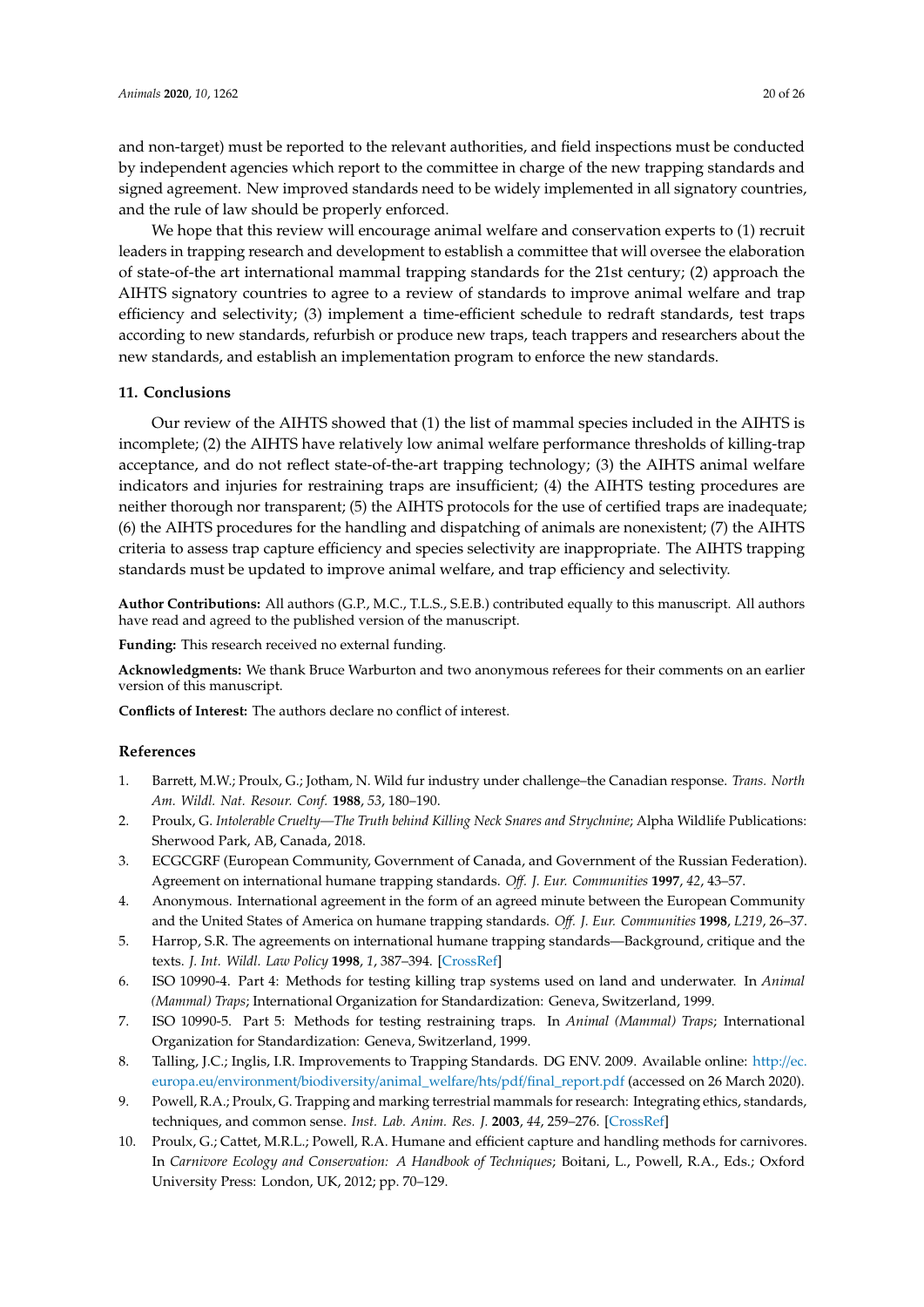- <span id="page-20-0"></span>11. Proulx, G.; Rodtka, D. Steel-jawed leghold traps and killing neck snares: Similar injuries command a change to agreement on international humane trapping standards. *J. Appl. Anim. Welf. Sci.* **2017**, *20*, 198–203. [\[CrossRef\]](http://dx.doi.org/10.1080/10888705.2017.1286989)
- <span id="page-20-1"></span>12. Proulx, G.; Rodtka, D.; Barrett, M.W.; Cattet, M.; Dekker, D.; Moffatt, E.; Powell, R.A. Humaneness and selectivity of killing neck snares used to capture canids in Canada: A review. *Can. Wildl. Biol. Manag.* **2015**, *4*, 55–65.
- <span id="page-20-2"></span>13. Virgós, E.; Lozano, J.; Cabezas-Díaz, S.; Macdonald, D.W.; Zalewski, A.; Atienza, J.C.; Proulx, G.; Ripple, W.J.; Rosalino, L.M.; Santos-Reis, M.; et al. A poor international standard for trap selectivity threatens global carnivore and biodiversity conservation. *Biodivers. Conserv.* **2016**. [\[CrossRef\]](http://dx.doi.org/10.1007/s10531-016-1117-7)
- <span id="page-20-3"></span>14. Iossa, G.; Soulsbury, C.D.; Harris, S. Mammal trapping: A review of animal welfare standards of killing and restraining traps. *Anim. Welf.* **2007**, *16*, 1–18.
- <span id="page-20-4"></span>15. Proulx, G.; Rodtka, D. Killing traps and snares in North America: The need for stricter checking time periods. *Animals* **2019**, *9*, 570. [\[CrossRef\]](http://dx.doi.org/10.3390/ani9080570)
- <span id="page-20-5"></span>16. Game and Wildlife Conservation Trust. Agreement on International Humane Trapping Standards (AIHTS). 2020. Available online: https://[www.gwct.org.uk](https://www.gwct.org.uk/advisory/faqs/aihts/)/advisory/faqs/aihts/ (accessed on 26 March 2020).
- <span id="page-20-6"></span>17. Hampton, J.O.; Hyndman, T.H.; Laurence, M.; Perry, A.L.; Adams, P.; Collins, T. Animal welfare and the use of procedural documents: LImitations and refinement. *Wildl. Res.* **2016**, *43*, 599–603. [\[CrossRef\]](http://dx.doi.org/10.1071/WR16153)
- <span id="page-20-7"></span>18. Paquet, P.C.; Darimont, C.T. Wildlife conservation and animal welfare: Two sides of the same coin? *Anim. Welf.* **2010**, *19*, 177–190.
- <span id="page-20-23"></span>19. Field, K.A.; Paquet, P.C.; Artelle, K.; Proulx, G.; Brook, R.K.; Darimont, C.T. Publication reform to safeguard wildlife from researcher harm. *PLoS Biol.* **2019**, *17*, e3000193. [\[CrossRef\]](http://dx.doi.org/10.1371/journal.pbio.3000193)
- <span id="page-20-8"></span>20. Baker, S.E.; Ellwood, S.A.; Tagarielli, V.L.; Macdonald, D.W. Mechanical performance of rat, mouse and mole spring traps, and possible implications for welfare performance. *PLoS ONE* **2012**, *7*, e39334. [\[CrossRef\]](http://dx.doi.org/10.1371/journal.pone.0039334)
- <span id="page-20-9"></span>21. Jacobs, M.H. Wildlife value orientations in the Netherlands. *Hum. Dimens. Wildl.* **2007**, *12*, 359–365. [\[CrossRef\]](http://dx.doi.org/10.1080/10871200701555345)
- <span id="page-20-10"></span>22. Manfredo, M.J.; Teel, T.L.; Dietsch, A.M. Implications of human value shift and persistence for biodiversity conservation. *Conserv. Biol.* **2016**, *30*, 287–296. [\[CrossRef\]](http://dx.doi.org/10.1111/cobi.12619)
- <span id="page-20-11"></span>23. Proulx, G.; Barrett, M.W. Animal welfare concerns and wildlife trapping: Ethics, standards and commitments. *Trans. West. Sect. Wildl. Soc.* **1989**, *25*, 1–6.
- <span id="page-20-12"></span>24. Hampton, J.O.; Fisher, P.M.; Warburton, B. Reconsidering humaneness. *Conserv. Biol.* **2020**. [\[CrossRef\]](http://dx.doi.org/10.1111/cobi.13489)
- <span id="page-20-13"></span>25. Proulx, G. Improved trapping standards for marten and fisher. In *Martes: Taxonomy, Ecology, Techniques and Management*; Proulx, G., Bryant, H.N., Woodard, P.M., Eds.; Provincial Museum of Alberta: Edmonton, AB, Canada, 1997; pp. 362–371.
- <span id="page-20-14"></span>26. Cook, S.R.; Proulx, G. Mechanical evaluation and performance improvement of the rotating jaw Conibear 120 trap. *ASTM J. Test. Eval.* **1989**, *17*, 190–195.
- <span id="page-20-22"></span>27. Zelin, S.; Jofriet, J.C.; Percival, K.; Abdinoor, D.J. Evaluation of humane traps: Momentum thresholds for four furbearers. *J. Wildl. Manag.* **1983**, *47*, 863–868. [\[CrossRef\]](http://dx.doi.org/10.2307/3808628)
- <span id="page-20-15"></span>28. Warburton, B.; Hall, J.V. Impact momentum and clamping force thresholds for developing standards for possum kill traps. *N. Z. J. Zool.* **1995**, *22*, 39–44. [\[CrossRef\]](http://dx.doi.org/10.1080/03014223.1995.9518022)
- <span id="page-20-16"></span>29. Proulx, G.; Onderka, D.K.; Kolenosky, A.J.; Cole, P.J.; Drescher, R.K.; Badry, M.J. Injuries and behavior of raccoons (*Procyon lotor*) captured in the Soft CatchTM and the EGGTM traps in simulated natural environments. *J. Wildl. Dis.* **1993**, *29*, 447–452. [\[CrossRef\]](http://dx.doi.org/10.7589/0090-3558-29.3.447) [\[PubMed\]](http://www.ncbi.nlm.nih.gov/pubmed/8355347)
- <span id="page-20-17"></span>30. Proulx, G.; Cook, S.R.; Barrett, M.W. Assessment and preliminary development of the rotating-jaw Conibear 120 trap to effectively kill marten (*Martes americana*). *Can. J. Zool.* **1989**, *67*, 1074–1079. [\[CrossRef\]](http://dx.doi.org/10.1139/z89-149)
- <span id="page-20-18"></span>31. Gilbert, F.F. *Assessment of Furbearer Response to Trapping Devices, Proceedings of the Worldwide Furbearer Conference, Frostburg, MD, USA, 3–11 August 1980*; Chapman, J.A., Pursley, D., Eds.; Worldwide Furbearer Conference Inc.: Frostburg, MD, USA, 1981; pp. 1599–1611.
- <span id="page-20-19"></span>32. Proulx, G.; Drescher, R.K. Assessment of rotating-jaw traps to humanely kill raccoons. *J. Wildl. Dis.* **1994**, *30*, 335–339. [\[CrossRef\]](http://dx.doi.org/10.7589/0090-3558-30.3.335) [\[PubMed\]](http://www.ncbi.nlm.nih.gov/pubmed/7933274)
- <span id="page-20-20"></span>33. Hiltz, M.; Roy, L.D. Use of anaesthetized animals to test humaneness of killing traps. *Wildl. Soc. Bull.* **2001**, *29*, 606–611.
- <span id="page-20-21"></span>34. Proulx, G.; Barrett, M.W.; Cook, S.R. The C120 Magnum: An effective quick-kill trap for marten. *Wildl. Soc. Bull.* **1989**, *17*, 294–298.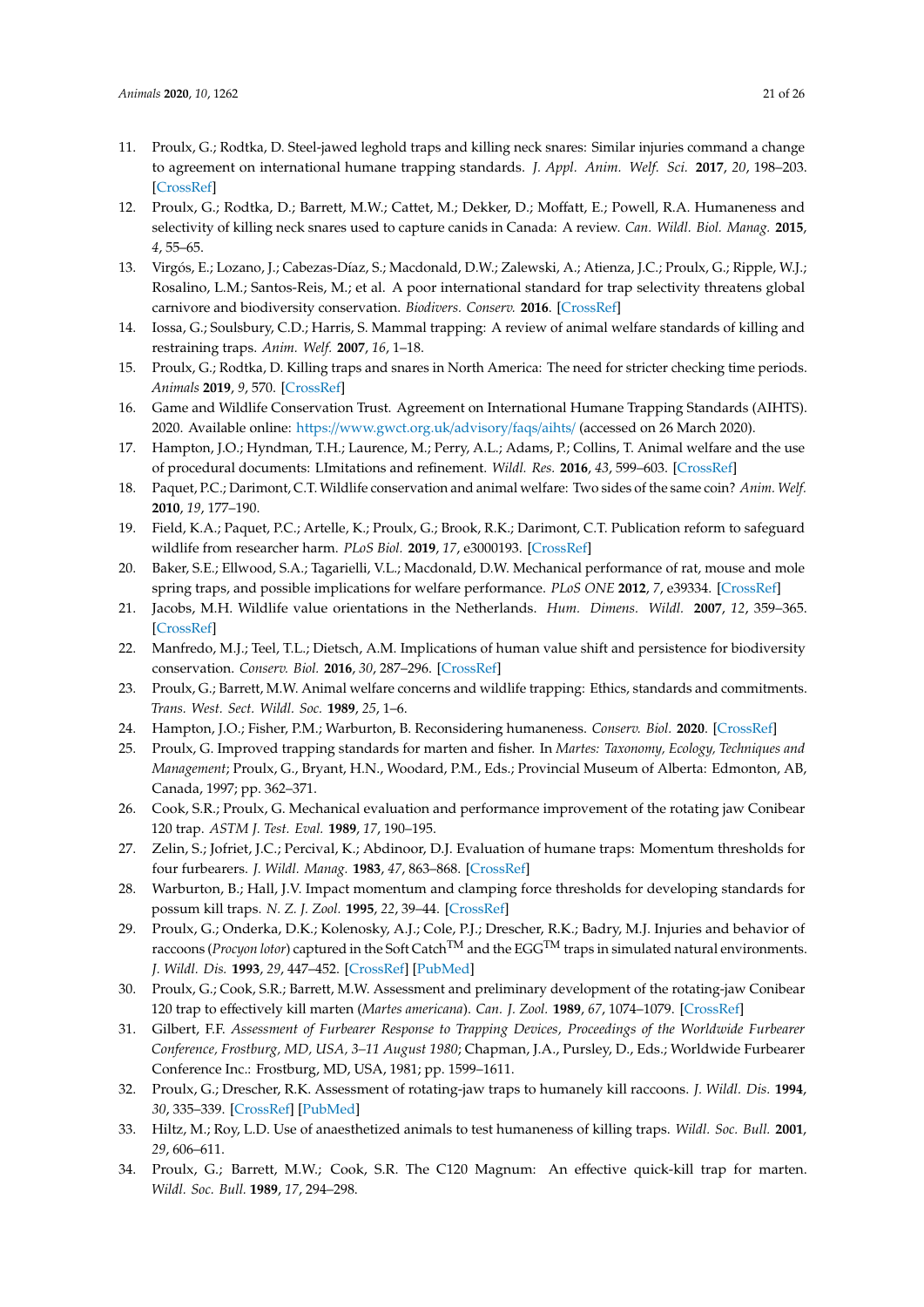- <span id="page-21-0"></span>35. Pawlina, I.; Proulx, G. Factors affecting trap efficiency: A review. In *Mammal Trapping*; Proulx, G., Ed.; Alpha Wildlife Publications: Sherwood Park, AB, Canada, 1999; pp. 95–115.
- <span id="page-21-1"></span>36. Barrett, M.W.; Proulx, G.; Hobson, D.; Nelson, D.; Nolan, J.W. Field evaluation of the C120 Magnum trap for marten. *Wildl. Soc. Bull.* **1989**, *17*, 299–306.
- <span id="page-21-2"></span>37. Proulx, G. (Alpha Wildlife Research & Management Ltd., Sherwood Park, Alberta, T8H 1W3, Canada). Unpublished notes gathered during his participation as a technical expert in ISO meetings in Brussels, Belgium, 1992.
- <span id="page-21-3"></span>38. Obbard, M.L.; Jones, J.G.; Newman, R.; Booth, A.; Satterthwaite, A.J.; Linscombe, G. Furbearer harvests in North America. In *Wild Furbearer Management and Conservation in North America*; Novak, M., Baker, J.A., Obbard, M.E., Malloch, B., Eds.; Ontarion Trappers Association: North Bay, ON, Canada, 1987; pp. 1007–1034.
- <span id="page-21-4"></span>39. Proulx, G. The impact of human activities on North American mustelids. In *Mustelids in a Modern World: Management and Conservation Aspects of Small Carnivore: Human Interactions*; Griffiths, H.I., Ed.; Backhuys Publishers: Leiden, The Netherlands, 2000; pp. 53–75.
- <span id="page-21-5"></span>40. Mørk, T.; Bohlin, J.; Fuglei, E.; Asbakk, K.; Tryland, M. Rabies in the Arctic fox population, Svalbard, Norway. *J. Wildl. Dis.* **2011**, *47*, 945–957. [\[CrossRef\]](http://dx.doi.org/10.7589/0090-3558-47.4.945)
- <span id="page-21-6"></span>41. Proulx, G.; Barrett, M.W. A review of the 1985–88 humane trapping research program at the Alberta Environmental Centre, Vegreville, Alberta. In Proceedings of the International Symposium on Trapping Wild Furbearers, Edmonton, AB, Canada, 14–16 November 1988. Chap. III.
- <span id="page-21-7"></span>42. Proulx, G.; Barrett, M.W.; Cook, S.R. The C120 Magnum with pan trigger: A humane trap for mink (*Mustela vison*). *J. Wildl. Dis.* **1990**, *26*, 511–517. [\[CrossRef\]](http://dx.doi.org/10.7589/0090-3558-26.4.511)
- <span id="page-21-8"></span>43. Drickamer, L.C.; Mikesic, D.G. Differences in trapping and killing efficiency of Sherman, Victor and Museum Special traps for house mice. *Am. Midl. Nat.* **1993**, *130*, 397–401. [\[CrossRef\]](http://dx.doi.org/10.2307/2426138)
- <span id="page-21-9"></span>44. Proulx, G.; Barrett, M.W. Evaluation of the Bionic® trap to quickly kill fisher (*Martes pennanti*) in simulated natural environments. *J. Wildl. Dis.* **1993**, *29*, 310–316. [\[CrossRef\]](http://dx.doi.org/10.7589/0090-3558-29.2.310) [\[PubMed\]](http://www.ncbi.nlm.nih.gov/pubmed/8487382)
- <span id="page-21-10"></span>45. Proulx, G.; Barrett, M.W. Field testing the C120 Magnum trap for mink. *Wildl. Soc. Bull.* **1993**, *21*, 421–426.
- <span id="page-21-12"></span>46. Proulx, G.; Pawlina, I.M.; Onderka, D.K.; Badry, M.J.; Seidel, K. Field evaluation of the No. 1-1/2 steel-jawed leghold and the Sauvageau 2001-8 traps to humanely capture Arctic fox. *Wildl. Soc. Bull.* **1994**, *22*, 179–183.
- <span id="page-21-14"></span>47. Proulx, G.; Kolenosky, A.J.; Cole, P.J. Assessment of the Kania<sup>®</sup> trap to humanely kill red squirrels (*Tamiasciurus hudsonicus*) in enclosures. *J. Wildl. Dis.* **1993**, *29*, 324–329. [\[CrossRef\]](http://dx.doi.org/10.7589/0090-3558-29.2.324) [\[PubMed\]](http://www.ncbi.nlm.nih.gov/pubmed/8487384)
- <span id="page-21-13"></span>48. Proulx, G.; Kolenosky, A.J.; Badry, M.J.; Cole, P.J.; Drescher, R.K. Assessment of the Sauvageau 2001-8 trap to effectively kill Arctic fox. *Wildl. Soc. Bull.* **1993**, *21*, 132–135.
- <span id="page-21-11"></span>49. Proulx, G. *Testing the ARC 90-16 Kania Trap for Red Squirrels on Traplines*; Report submitted to The Fur Institute of Canada, Ottawa; Alpha Wildlife Research & Management Ltd.: Sherwood Park, AB, Canada, 1996.
- <span id="page-21-15"></span>50. Mason, G.; Littin, K. The humaneness of rodent pest control. *Anim. Welf.* **2003**, *12*, 1–37.
- <span id="page-21-16"></span>51. Proulx, G. A northern pocket gopher (Thomomys talpoides) border control strategy: Promising approach. *Crop Prot.* **1997**, *16*, 279–284. [\[CrossRef\]](http://dx.doi.org/10.1016/S0261-2194(96)00089-0)
- <span id="page-21-17"></span>52. Marsh, R.E. *Current (1994) ground squirrel control practices in California, Proceedings of the 16th Vertebrate Pest Conference, Santa Clara, CA, USA, 28 February, 1–3 March, 1994*; Halverson, W.S., Crabb, A.C., Eds.; University of California: Davis, CA, USA, 1994; pp. 61–65.
- <span id="page-21-18"></span>53. Proulx, G. Evaluation of the experimental PG trap to effectively kill northern pocket gophers. In *Mammal Trapping*; Proulx, G., Ed.; Alpha Wildlife Publications: Sherwood Park, AB, Canada, 1999; pp. 89–93.
- <span id="page-21-19"></span>54. Mengak, M.T.; Guynn, D.C., Jr. Pitfalls and snap traps for sampling small mammals and herpetofauna. *Am. Midl. Nat.* **1987**, *118*, 284–288. [\[CrossRef\]](http://dx.doi.org/10.2307/2425786)
- <span id="page-21-20"></span>55. Delehanty, B.; Boonstra, R. Impact of live trapping on stress profiles of Richardson's ground squirrel (*Spermophilus richardsonii*). *Gen. Comp. Endocrinol.* **2009**, *160*, 176–182. [\[CrossRef\]](http://dx.doi.org/10.1016/j.ygcen.2008.11.011)
- <span id="page-21-21"></span>56. Sikes, R.S.; Gannon, W.L.; The Animal Care and Use Committee of the American Society of Mammalogists. Guidelines of the American Society of Mammalogists for the use of wild mammals in research. *J. Mammal.* **2011**, *92*, 235–253. [\[CrossRef\]](http://dx.doi.org/10.1644/10-MAMM-F-355.1)
- <span id="page-21-22"></span>57. Proulx, G. Animal welfare concerns in wildlife research and management. *Can. Wildl. Biol. Manag.* **2017**, *6*, 1–3.
- <span id="page-21-23"></span>58. Beringer, J.; Hansen, L.P.; Sheriff, S.L. Evaluation of two capture techniques for white-tailed deer. In *Mammal Trapping*; Proulx, G., Ed.; Alpha Wildlife Publications: Sherwood Park, AB, Canada, 1999; pp. 165–174.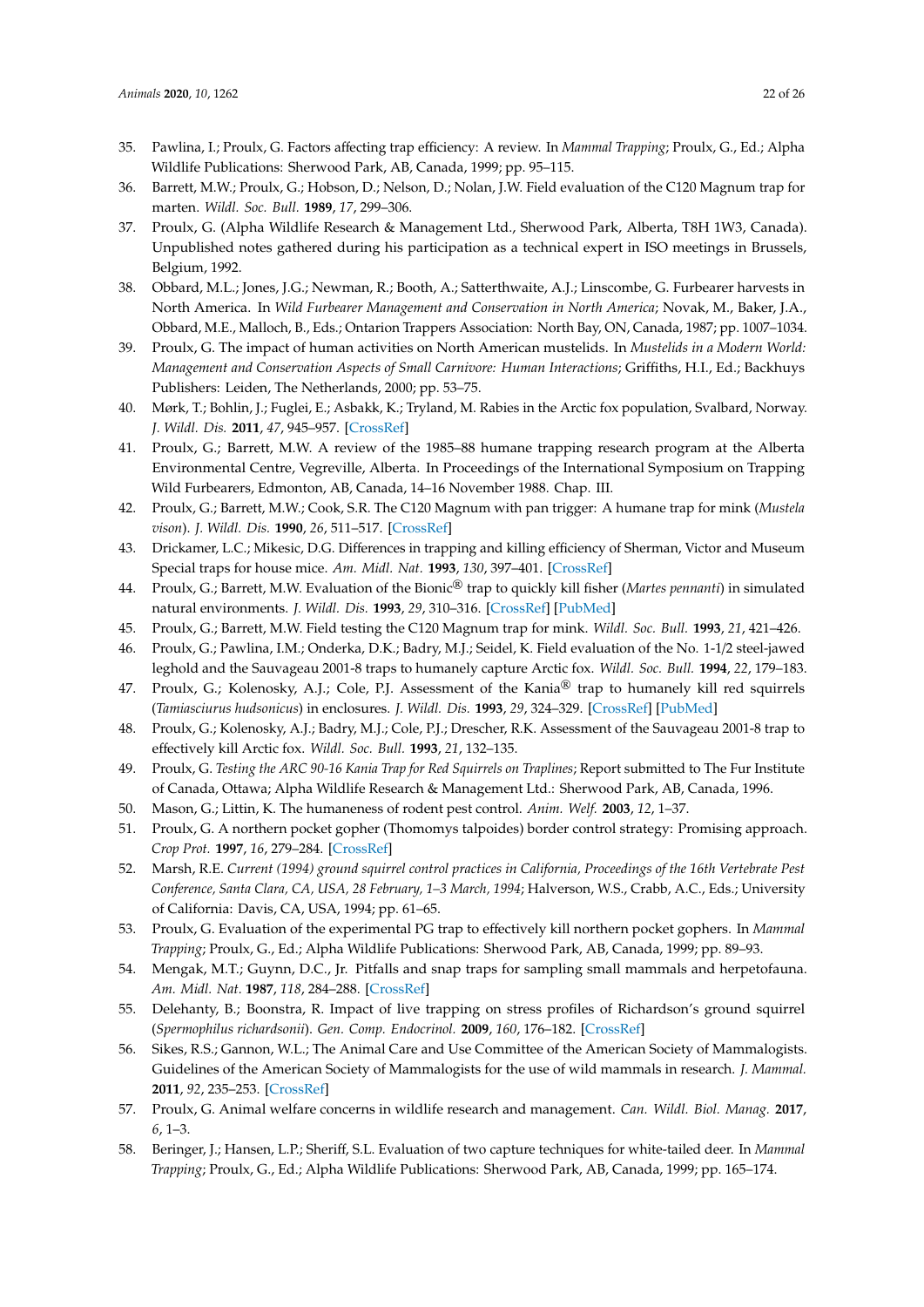- <span id="page-22-0"></span>59. Bergvall, U.A.; Jäderberg, L.; Kjellander, P. The use of box-traps for wild roe deer: Behaviour, injuries and recaptures. *Eur. J. Wildl. Res.* **2017**, *63*, 67. [\[CrossRef\]](http://dx.doi.org/10.1007/s10344-017-1120-7)
- <span id="page-22-1"></span>60. Proulx, G. Review of current mammal trap technology in North America. In *Mammal Trapping*; Proulx, G., Ed.; Alpha Wildlife Publications: Sherwood Park, AB, Canada, 1999; pp. 1–46.
- <span id="page-22-2"></span>61. Proulx, G.; Barrett, M.W. Ethical considerations in the selection of traps to harvest martens and fishers. In *Martens, Sables, and Fishers: Biology and Conservation*; Buskirk, S.W., Harestad, A.S., Raphael, M.G., Powell, R.A., Eds.; Cornell University Press: Ithaca, NY, USA, 1994; pp. 192–196.
- <span id="page-22-4"></span><span id="page-22-3"></span>62. Russell, W.M.S.; Burch, R.L. *The Principles of Humane Experimental Technique*; Methuen: London, UK, 1959.
- 63. Fleiss, J.L. *Statistical Methods for Rates and Proportions*; John and Wiley and Sons: New York, NY, USA, 1981.
- 64. Zar, J.H. *Biostatistical Analysis*, 4th ed.; Prentice Hall: Upper Saddle River, NJ, USA, 1999.
- <span id="page-22-5"></span>65. Dulberg, C. (Health Sciences, University of Ottawa, Ottawa, ON, Canada). Personal communication, 1992.
- <span id="page-22-6"></span>66. Proulx, G.; Kolenosky, A.J.; Cole, P.J.; Drescher, R.K. A humane killing trap for lynx (*Felis lynx*): The Conibear 330 with clamping bars. *J. Wildl. Dis.* **1995**, *31*, 57–61. [\[CrossRef\]](http://dx.doi.org/10.7589/0090-3558-31.1.57)
- <span id="page-22-7"></span>67. The Spring Traps Approval (England) Order 2018. Available online: http://[www.legislation.gov](http://www.legislation.gov) (accessed on 9 December 2019).
- <span id="page-22-8"></span>68. Baker, S.E.; Sharp, T.M. Welfare in commensal rodent trapping: One step forward, two steps back. *Anim. Welf.* **2015**, *24*, 369–371.
- <span id="page-22-9"></span>69. Blue Angel—The German Ecolabel. Non-Toxic Pest Control and Prevention DE-UZ 34 Basic Award Criteria, Edition January 2017, Version 2. 2017. Available online: https://[produktinfo.blauer-engel.de](https://produktinfo.blauer-engel.de/uploads/criteriafile/en/DE-UZ%20034-201701-en%20Criteria.pdf)/uploads/ criteriafile/en/[DE-UZ%20034-201701-en%20Criteria.pdf](https://produktinfo.blauer-engel.de/uploads/criteriafile/en/DE-UZ%20034-201701-en%20Criteria.pdf) (accessed on 15 May 2020).
- <span id="page-22-10"></span>70. Blue Angel—Rodent traps. Available online: https://[www.blauer-engel.de](https://www.blauer-engel.de/en/products/home-living/pest-control-biocide-free-indoor/rodent-traps)/en/products/home-living/pest[control-biocide-free-indoor](https://www.blauer-engel.de/en/products/home-living/pest-control-biocide-free-indoor/rodent-traps)/rodent-traps (accessed on 15 May 2020).
- <span id="page-22-11"></span>71. Baker, S.E. A voluntary trap approval scheme to end trap welfare inequality in the UK. *Anim. Welf.* **2017**, *26*, 131–133.
- <span id="page-22-12"></span>72. Baker, S.E.; Macdonald, D.W.; Ellwood, S.A. *Double Standards in Spring Trap Welfare: Ending Inequality for Rats (Rodentia: Muridae), Mice (Rodentia: Muridae) and Moles (Insectivora: Talpidae) in the United Kingdom, Proceedings of the Ninth International Conference on Urban Pests, Birmingham, UK, 9–12 July 2017*; Davies, M.P., Pfeiffer, C., Robinson, W.H., Eds.; Pureprint Group: Uckfield, UK, 2017.
- <span id="page-22-13"></span>73. Pontu, N.; Warburton, B. *Evaluation of the E*ff*ectiveness of the Waddington Backcracker Trap for Killing Stoats*; Doc Science Internal Series 132; Department of Conservation: Wellington, New Zealand, 2003.
- <span id="page-22-14"></span>74. Association of Fish & Wildlife Agencies (AFWA]. Best Management Practices for trapping American marten in the United States. Mimeograph. 2014. Available online: https://[www.fishwildlife.org](https://www.fishwildlife.org/application/files/)/application/files/ (accessed on 26 March 2019).
- <span id="page-22-15"></span>75. Association of Fish & Wildlife Agencies (AFWA). Undated. Best Management Practices for Trapping Mink in the United States. Mimeograph. Available online: https://[www.fishwildlife.org](https://www.fishwildlife.org/application/files/2015/2105/2663/MinkRV3.pdf)/application/files/2015/ 2105/2663/[MinkRV3.pdf](https://www.fishwildlife.org/application/files/2015/2105/2663/MinkRV3.pdf) (accessed on 26 March 2019).
- <span id="page-22-16"></span>76. Association of Fish & Wildlife Agencies (AFWA). Best Management Practices for Trapping Raccoons in the United States. Mimeograph. 2014. Available online: https://[www.dec.ny.gov](https://www.dec.ny.gov/docs/wildlife_pdf/trapbmpsraccoon.pdf)/docs/wildlife\_pdf/ [trapbmpsraccoon.pdf](https://www.dec.ny.gov/docs/wildlife_pdf/trapbmpsraccoon.pdf) (accessed on 9 December 2019).
- <span id="page-22-17"></span>77. ISO. Part 4, Non-mechanically powered killing snares. In *Animal (Mammal Traps)*; ISO: Geneva, Switzerland, 1995; ISO/TC 191/N 99.
- <span id="page-22-19"></span><span id="page-22-18"></span>78. Statistics Canada. *Fur Statistics*; Statistics Canada: Ottawa, ON, Canada, 2011.
- 79. Fox, C.H.; Papouchis, C.M. *Cull of the Wild—A Contemporary Analysis of Wildlife Trapping in the United States*; Animal Protection Institute: Sacramento, CA, USA, 2004.
- <span id="page-22-20"></span>80. Andrews, E.J.; Bennett, B.T.; Clark, J.D.; Houpt, K.A.; Pascoe, P.J.; Robinson, G.W.; Boyce, J.R. Report of the AVMA panel on euthanasia. *J. Am. Vet. Med Assoc.* **1993**, *202*, 229–249.
- <span id="page-22-21"></span>81. Ludders, J.W.; Schmidt, R.H.; Dein, F.J.; Klein, P.N. Drowning is not euthanasia. *Wildl. Soc. Bull.* **1999**, *27*, 666–670.
- <span id="page-22-22"></span>82. Mason, G.; Mendl, M. Why is there no simple way of measuring animal welfare? *Anim. Welf.* **1993**, *2*, 301–319.
- <span id="page-22-23"></span>83. Mellor, D.J.; Reid, C.S.W. Concepts of animal well-being and predicting the impact of procedures on experimental animals. In *Improving the Well-Being of Animals in the Research Environment*; Baker, R.M., Jenkin, G., Mellor, D.J., Eds.; Australian and New Zealand Council for the Care of Animals in Research and Teaching (ANZCCART): Glen Osmond, Australia, 1994; pp. 3–18.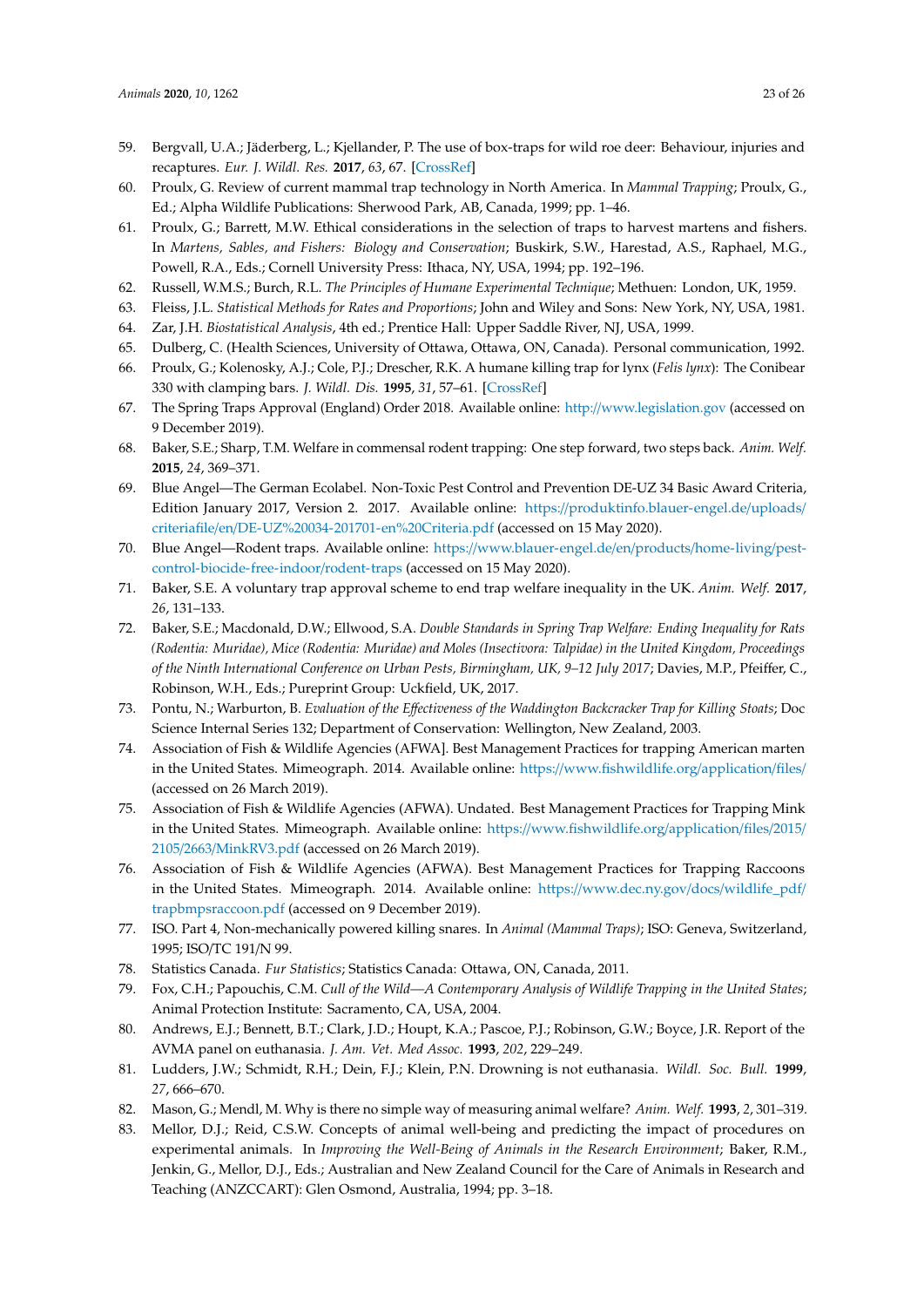- <span id="page-23-0"></span>84. Sharp, T.; Saunders, G. *A model for Assessing the Relative Humaneness of Pest Animal Control Methods*, 2nd ed.; ACT, Australian Government Department of Agriculture, Fisheries and Forestry: Canberra, Australia, 2011.
- <span id="page-23-1"></span>85. Seddon, P.J.; van Heezik, Y.; Maloney, R.E. Short- and medium-term evaluations of foothold trap injuries in two species of fox in Saudi Arabia. In *Mammal Trapping*; Proulx, G., Ed.; Alpha Wildlife Publications: Sherwood Park, AB, Canada, 1999; pp. 67–77.
- <span id="page-23-2"></span>86. Cattet, M.; Boulanger, J.; Stenhouse, G.; Powell, R.A.; Reynolds-Hogland, M.J. An evaluation of long-term capture effects in ursids: Implications for wildlife welfare and research. *J. Mammal.* **2008**, *89*, 973–990. [\[CrossRef\]](http://dx.doi.org/10.1644/08-MAMM-A-095.1)
- <span id="page-23-3"></span>87. Cattet, M.; Stenhouse, G.; Bollinger, T. Exertional myopathy in a grizzly bear (*Ursus arctos*) captured by leghold snare. *J. Wildl. Dis.* **2008**, *44*, 973–978. [\[CrossRef\]](http://dx.doi.org/10.7589/0090-3558-44.4.973) [\[PubMed\]](http://www.ncbi.nlm.nih.gov/pubmed/18957653)
- <span id="page-23-4"></span>88. Gese, E.M.; Terletzky, P.A.; Erb, J.D.; Fuller, K.C.; Grabarkewitz, J.P.; Hart, J.P.; Humpal, C.; Sampson, B.A.; Young, J.K. Injury scores and spatial responses of wolves following capture: Cable restraints versus foothold traps. *Wildl. Soc. Bull.* **2019**, *43*, 42–52. [\[CrossRef\]](http://dx.doi.org/10.1002/wsb.954)
- <span id="page-23-5"></span>89. Warburton, B.; Gregory, N.; Bunce, M. Stress response of Australian brushtail possums captured in foothold and cage traps. In *Mammal Trapping*; Proulx, G., Ed.; Alpha Wildlife Publications: Sherwood Park, AB, Canada, 1999; pp. 53–56.
- <span id="page-23-6"></span>90. Cattet, M.; Wismer, D.; Stenhouse, G. *Wildlife Health: An Integral Component of Forest Management*; Final report (EOI-FFI-17-04); Forest Resource Improvement Association of Alberta: Edmonton, AB, Canada, 2020.
- <span id="page-23-7"></span>91. Onderka, D.K. Pathological examination as an aid for trap selection guidelines: Usefulness and limitations. In *Mammal Trapping*; Proulx, G., Ed.; Alpha Wildlife Publications: Sherwood Park, AB, Canada, 1999; pp. 47–51.
- <span id="page-23-8"></span>92. Fur Institute of Canada (FIC). Certified Traps—AIHTS Implementation in Canada. 2019. Available online: https://fur.ca/[certified-traps](https://fur.ca/certified-traps/)/ (accessed on 26 March 2020).
- <span id="page-23-9"></span>93. Hiltz, M.; Roy, L.D. *Rating Killing Traps Against Humane Trapping Standards Using Computer Simulations. Proceedings of the 19th Vertebrate Pest Conference, San Diego, California*; Salmon, L.P., Crabb, A.C., Eds.; University of California: Davis, CA, USA, 2000; pp. 197–201.
- <span id="page-23-10"></span>94. Proulx, G.; Barrett, M.W. Evaluation of mechanically improved Conibear  $220^{TM}$  traps to quickly kill fisher (*Martes pennanti*) in simulated natural environments. *J. Wildl. Dis.* **1993**, *29*, 317–323. [\[CrossRef\]](http://dx.doi.org/10.7589/0090-3558-29.2.317) [\[PubMed\]](http://www.ncbi.nlm.nih.gov/pubmed/8487383)
- <span id="page-23-11"></span>95. Puhan, M.A.; Akl, E.A.; Bryant, D.; Xie, F.; Apalone, G.; Ter Riet, G. Discussing study limitations in reports and biomedical studies—The need for more transparency. *Health Qual. Life Outcomes* **2012**, *10*, 23. [\[CrossRef\]](http://dx.doi.org/10.1186/1477-7525-10-23) [\[PubMed\]](http://www.ncbi.nlm.nih.gov/pubmed/22360847)
- <span id="page-23-12"></span>96. Jarvis, M.F.; Williams, M. Irreproducibility in preclinical biomedical research: Perceptions, uncertainties, and knowledge gaps. *Trends Pharm. Res.* **2016**, *37*, 290–302. [\[CrossRef\]](http://dx.doi.org/10.1016/j.tips.2015.12.001)
- <span id="page-23-13"></span>97. Serfass, T.L.; Wright, L.; Pearce, K.; Duplaix, N. Animal welfare issues pertaining to the trapping of otters for research, conservation, and fur. In *Marine Mammal Welfare*; Butterworth, A., Ed.; Springer Nature: Cham, Switzerland, 2017; pp. 543–571.
- <span id="page-23-14"></span>98. Naylor, B.J.; Novak, M. Catch efficiency and selectivity of various traps and sets used for capturing American martens. *Wildl. Soc. Bull.* **1994**, *22*, 489–496.
- <span id="page-23-15"></span>99. Fournier, G.; Canac-Marquis, P. Best Trapping Practices. Fédération des trappeurs gestionnaires du Québec: Québec, QC, Canada, 2018. Available online: https://mffp.gouv.qc.ca/wp-content/uploads/[best-trapping](https://mffp.gouv.qc.ca/wp-content/uploads/best-trapping-pratices-juillet-2018.pdf)[pratices-juillet-2018.pdf](https://mffp.gouv.qc.ca/wp-content/uploads/best-trapping-pratices-juillet-2018.pdf) (accessed on 26 March 2020).
- <span id="page-23-16"></span>100. Utah Today's Trapper Course. American Marten Sets. Available online: https://[www.hunter-ed.com](https://www.hunter-ed.com/utah/studyGuide/American-Marten-Sets/221046_700121056/)/utah/ studyGuide/[American-Marten-Sets](https://www.hunter-ed.com/utah/studyGuide/American-Marten-Sets/221046_700121056/)/221046\_700121056/ (accessed on 26 March 2020).
- <span id="page-23-17"></span>101. Giroux, A. The role of the trapper today. In *Wild Furbearer Management and Conservation in North America*; Novak, M., Baker, J.A., Obbard, M.E., Malloch, B., Eds.; The Ontario Trappers Association: North Bay, ON, Canada, 1987; pp. 55–58.
- <span id="page-23-18"></span>102. Meyer, S. *Being Kind to Animal Pests. A Non-Nonsense Guide to Humane Animal Control with Cage Traps*; Meyer Pub Co: Garrison, IA, USA, 1991.
- <span id="page-23-19"></span>103. Southworth, P. Moment a Hunter Has to Free the Hissing and Clawing Mountain Lion He Trapped by Mistake While Trying to Catch Coyotes in the Utah Wilderness. *Daily Mail*. 4 March 2018. Available online: https://www.dailymail.co.uk/news/article-5460953/[Utah-trapper-frees-mountain-lions](https://www.dailymail.co.uk/news/article-5460953/Utah-trapper-frees-mountain-lions-paw-catching-mistake.html)[paw-catching-mistake.html](https://www.dailymail.co.uk/news/article-5460953/Utah-trapper-frees-mountain-lions-paw-catching-mistake.html) (accessed on 15 May 2020).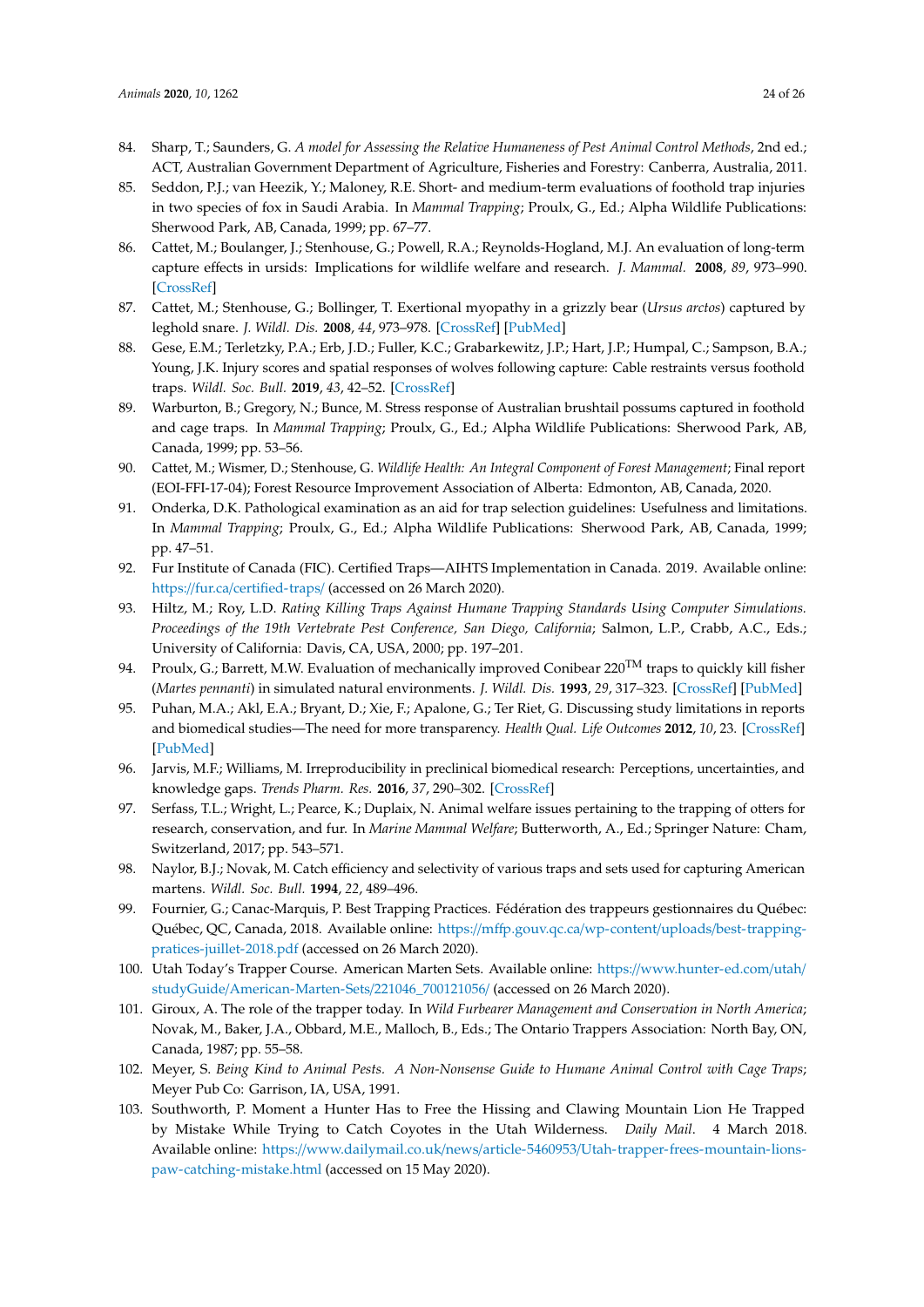- <span id="page-24-0"></span>104. Alaska Outdoors Supersite. Methods for dispatching trapped animals. Available online: http://[forums.](http://forums.outdoorsdirectory.com/showthread.php/136907-Methods-for-Dispatching-Trapped-Animals) outdoorsdirectory.com/showthread.php/[136907-Methods-for-Dispatching-Trapped-Animals](http://forums.outdoorsdirectory.com/showthread.php/136907-Methods-for-Dispatching-Trapped-Animals) (accessed on 26 March 2020).
- <span id="page-24-1"></span>105. Wildlife removal, San Jose, CA. Available online: http://[www.sanjosepestwildlife.com](http://www.sanjosepestwildlife.com/squirrel-kill.html)/squirrel-kill.html (accessed on 26 March 2020).
- <span id="page-24-2"></span>106. Taxidwermy.net—Forum Dispatching Trapped Animals with Minimal Skull/Hide Damage. Available online: https://[www.taxidermy.net](https://www.taxidermy.net/threads/356106/)/threads/356106/ (accessed on 23 July 2020).
- <span id="page-24-3"></span>107. Warburton, B. *Leghold Traps. A Guideline for Capturing Possums, Ferrets and Feral Cats Using Leghold Traps*; National Pest Control Agencies: Wellington, New Zealand, 2015.
- <span id="page-24-4"></span>108. American Association of Zoo Veterinarians (AAZV). *Guidelines for Euthanasia of Nondomestic Animals*; AAZV: Yulee, FL, USA, 2006.
- <span id="page-24-5"></span>109. Leary, S.; Underwood, W.; Anthony, R.; Cartner, S.; Grandin, T.; Greenacre, C.; Gwaltney-Brant, S.; McCrackin, M.A.; Meyer, R.; Miller, D.; et al. *AVMA Guidelines for the Euthanasia of Animals*, 2020th ed; American Veterinary Medical Association: Schaumburg, IL, USA, 2020.
- <span id="page-24-6"></span>110. Vantassel, S.; Hiller, T.L.; Powell, K.D.J.; Hyngstrom, S.E. Using advancements in cable-trapping to overcome barriers to furbearer management in the United States. *J. Wildl. Manag.* **2010**, *74*, 934–939. [\[CrossRef\]](http://dx.doi.org/10.2193/2009-298)
- <span id="page-24-7"></span>111. Larkin, R.P.; VanDeelen, T.R.; Sabick, R.M.; Gosselink, T.E.; Warner, R.E. Electronic signaling for prompt removal of an animal from a trap. *Wildl. Soc. Bull.* **2003**, *31*, 392–398.
- <span id="page-24-8"></span>112. Santos, N.; Rio-Maior, H.; Nakamura, M.; Roque, S.; Brandão, R.; Álvares, F. Characterization and minimization of the stress response to trapping in free-ranging wolves (*Canis lupus*): Insights from physiology and behavior. *Stress* **2017**, *20*, 513–522. [\[CrossRef\]](http://dx.doi.org/10.1080/10253890.2017.1368487)
- <span id="page-24-9"></span>113. Krause, T. Editor's notes. *Am. Trapp.* **1977**, *17*, 6–7. [\[CrossRef\]](http://dx.doi.org/10.1080/15579336.1996.11770130)
- <span id="page-24-10"></span>114. Miskosky, R. Never let the truth get in the way of a good story. *Alta. Outdoorsmen* **2016**, *17*, 6–7.
- <span id="page-24-11"></span>115. Baker, S.E.; Macdonald, D.W. Not so humane mole tube traps. *Anim. Welf.* **2012**, *21*, 613–615.
- <span id="page-24-12"></span>116. The Animal Welfare Act 2006: What it means for wildlife. WML-GU02, England. Available online: https://[assets.publishing.service.gov.uk](https://assets.publishing.service.gov.uk/government/uploads/system/uploads/attachment_data/file/798010/wml-gu02-animal-welfare-act-wildlife-managment.pdf)/government/uploads/system/uploads/attachment\_data/file/ 798010/[wml-gu02-animal-welfare-act-wildlife-managment.pdf](https://assets.publishing.service.gov.uk/government/uploads/system/uploads/attachment_data/file/798010/wml-gu02-animal-welfare-act-wildlife-managment.pdf) (accessed on 23 July 2020).
- <span id="page-24-13"></span>117. Warburton, B. Evaluation of seven trap models as humane and catch-efficient possum trap. *N. Z. J. Zool.* **1982**, *9*, 409–418. [\[CrossRef\]](http://dx.doi.org/10.1080/03014223.1982.10423871)
- <span id="page-24-14"></span>118. Krause, T. Restraining trap research. *Am. Trapp.* **1989**, *29*, 28–29.
- <span id="page-24-15"></span>119. Skinner, D.L.; Todd, A.W. Evaluating efficiency of footholding devices for coyote capture. *Wildl. Soc. Bull.* **1990**, *18*, 166–175.
- <span id="page-24-16"></span>120. Messineo, J. The EGG (trap) and I. *Am. Trapp.* **1991**, *31*, 33–35.
- <span id="page-24-17"></span>121. Hubert, G.F., Jr.; Hungerford, L.L.; Proulx, G.; Bluett, R.D.; Bowman, L. Evaluation of two restraining traps to capture raccoons in non-drowning water sets. *Wildl. Soc. Bull.* **1996**, *24*, 699–708.
- <span id="page-24-18"></span>122. Canadian General Standards Board. *Animal (Mammal) Traps—Mechanically Powered, Trigger-Activated Killing Traps for Use on Land*; National Standards of Canada: Ottawa, ON, Canada, 1996.
- <span id="page-24-19"></span>123. Proulx, G. A preliminary evaluation of four types of traps to capture northern pocket gophers, *Thomomys talpoides*. *Can. Field-Nat.* **1997**, *111*, 640–643.
- <span id="page-24-20"></span>124. Munõz-Igualada, J.; Shivik, J.A.; Domínguez, F.G.; González, L.M.; Aranda-Moreno, A.; Olalla, M.F.; García, C.A. Traditional and new cable restraint systems to capture fox in central Spain. *J. Wildl. Manag.* **2010**, *74*, 181–187. [\[CrossRef\]](http://dx.doi.org/10.2193/2008-603)
- <span id="page-24-21"></span>125. Rodríguez, A.; Delibes, M. Patterns and causes of non-natural mortality in the Iberian lynx during a 40-year period of range contraction. *Biol. Conserv.* **2004**, *118*, 151–161. [\[CrossRef\]](http://dx.doi.org/10.1016/j.biocon.2003.07.018)
- <span id="page-24-22"></span>126. Cabezas-Díaz, S.; Lozano, J.; Virgós, E. The declines of the wild rabbit (*Oryctolagus cuniculus*) and the Iberian lynx (*Lynx pardinus*) in Spain: Redirecting conservation efforts. In *Handbook of Nature Conservation: Global, Environmental and Economic Issues*; Aronoff, J.B., Ed.; Nova Science Publishers Inc.: Hauppauge, NY, USA, 2009; pp. 283–310.
- <span id="page-24-23"></span>127. Marshall, C. Runners Injured in Animal Snares. BBC News Environment Correspondent. 2015. Available online: https://www.bbc.com/news/[science-environment-32503789](https://www.bbc.com/news/science-environment-32503789) (accessed on 15 May 2020).
- <span id="page-24-24"></span>128. Fur Institute of Canada (FIC). *An Abridged Chronology of Events Concerning EU Regulation #3254*/*91*; Mimeograph, Fur Institute of Canada: Ottawa, ON, Canada, 1996.